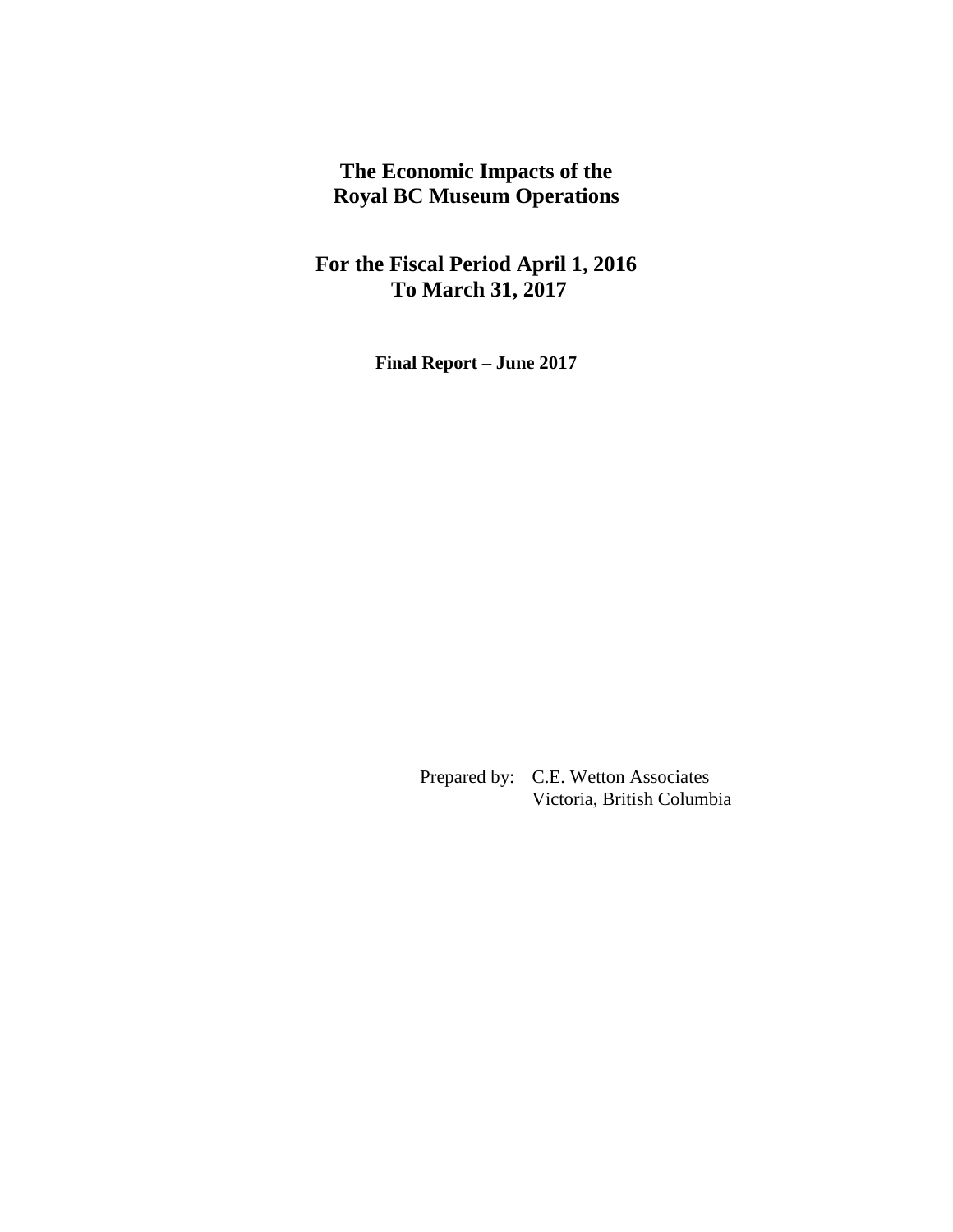# **Table of Contents**

| 1.0 Executive Summary and Highlights                           | Page # |
|----------------------------------------------------------------|--------|
| 2.0 Review of Main Economic Impacts                            |        |
| 2.1 Combined Economic Impacts: Museum Expenditures and         |        |
| Spending by Visitors Attracted to the Area                     |        |
| 2.2 Economic Impacts from Museum Operating Costs               |        |
| 2.3 Economic Impacts from Visitor Spending                     | 16     |
| 2.4 Museum Visitors to the Region - High and Low Season        | 21     |
| 2.5 Financial Returns to Government                            | 27     |
| 2.6 Other Benefits Provided by the Museum as a Public Resource | 28     |
| 2.7 Definitions of Economic Impacts and Measures               | 29     |

Appendix: Tables and Worksheets of Survey and Other Data and Multipliers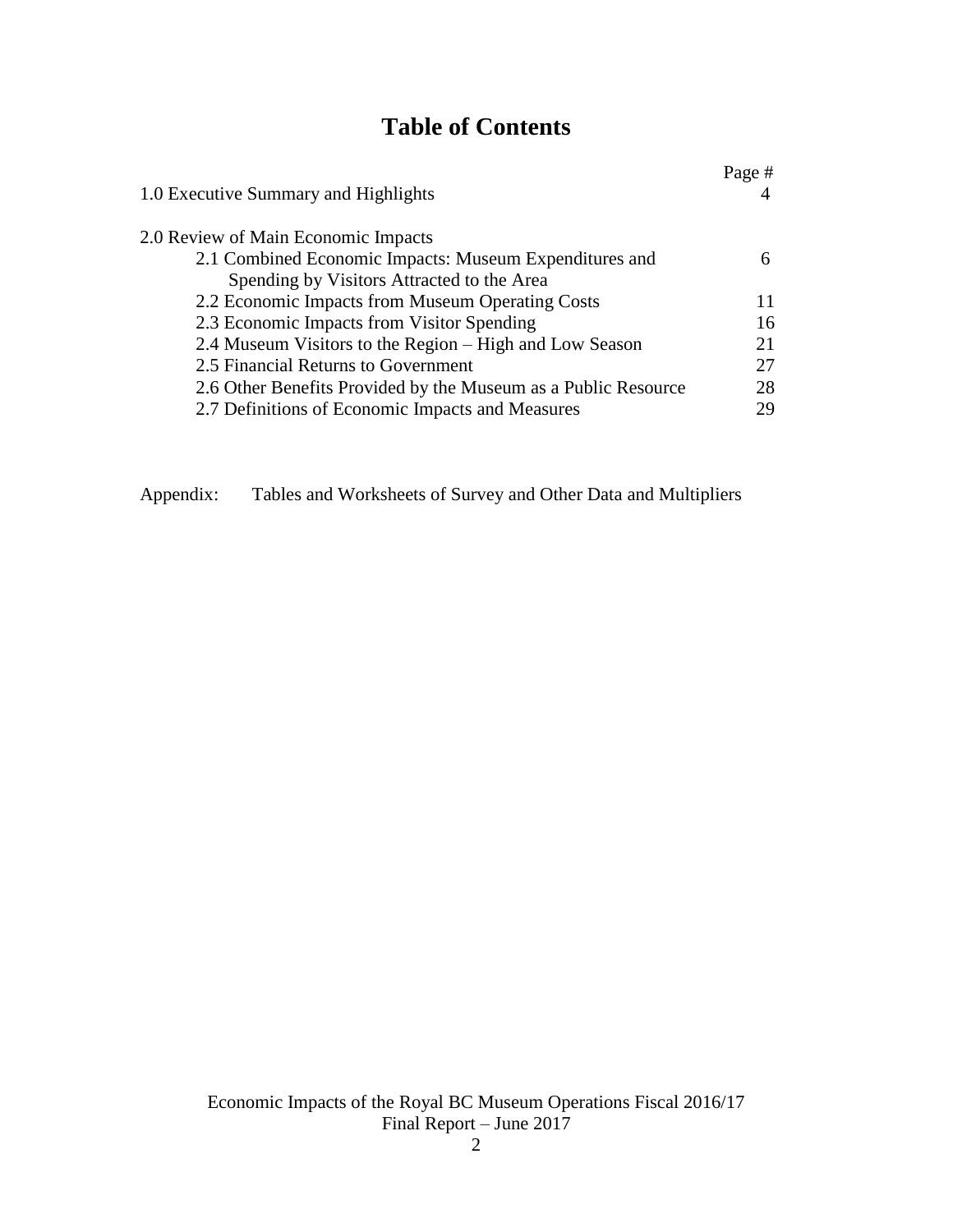# **List of Tables**

|                                                                               | Page # |
|-------------------------------------------------------------------------------|--------|
| Table 1: Combined Economic Impacts from Museum Expenditures Plus              | 8      |
| Spending by Visitors Attracted to SVI Mainly to See Museum and Exhibits       |        |
| Table 2: Combined Economic Impacts from Museum Expenditures Plus              | 10     |
| Spending by Out-of-Province Visitors Attracted to SVI Region                  |        |
| Mainly to See Museum and Exhibits                                             |        |
| Table 3: Economic Impacts from Museum Operating Costs                         | 12     |
| Table 4: Statement of Operations from Financial Statements Fiscal 2016/17     | 15     |
| Table 5: Economic Impacts from Spending by Visitors Attracted to SVI          | 18     |
| Mainly to See Museum and Exhibits                                             |        |
| Table 6: Economic Impacts from Spending by Out-of-Province Visitors           | 20     |
| Attracted to SVI Mainly to See Museum and Exhibits                            |        |
| Table 7: Visitors to the Museum and Exhibits by Place of Residence            | 21     |
| Table 8: High Season: Estimating Number of Visitors Attracted to SVI          | 22     |
| Mainly to See Museum and Exhibits                                             |        |
| Table 9: Low Season: Estimating Number of Visitors Attracted to SVI           | 23     |
| Mainly to See Museum and Exhibits                                             |        |
| Table 10: Visitors Attracted to SVI Mainly to See Museum and Exhibits         | 24     |
| Table 11: Comparison of Visitor Spending – High & Low Season Exit Surveys     | 25     |
| Table 12: Spending by Visitors Attracted to SVI Mainly to See Museum Exhibits | 26     |
| Table 13: Tax Revenue from Spending by Museum Visitors                        | 27     |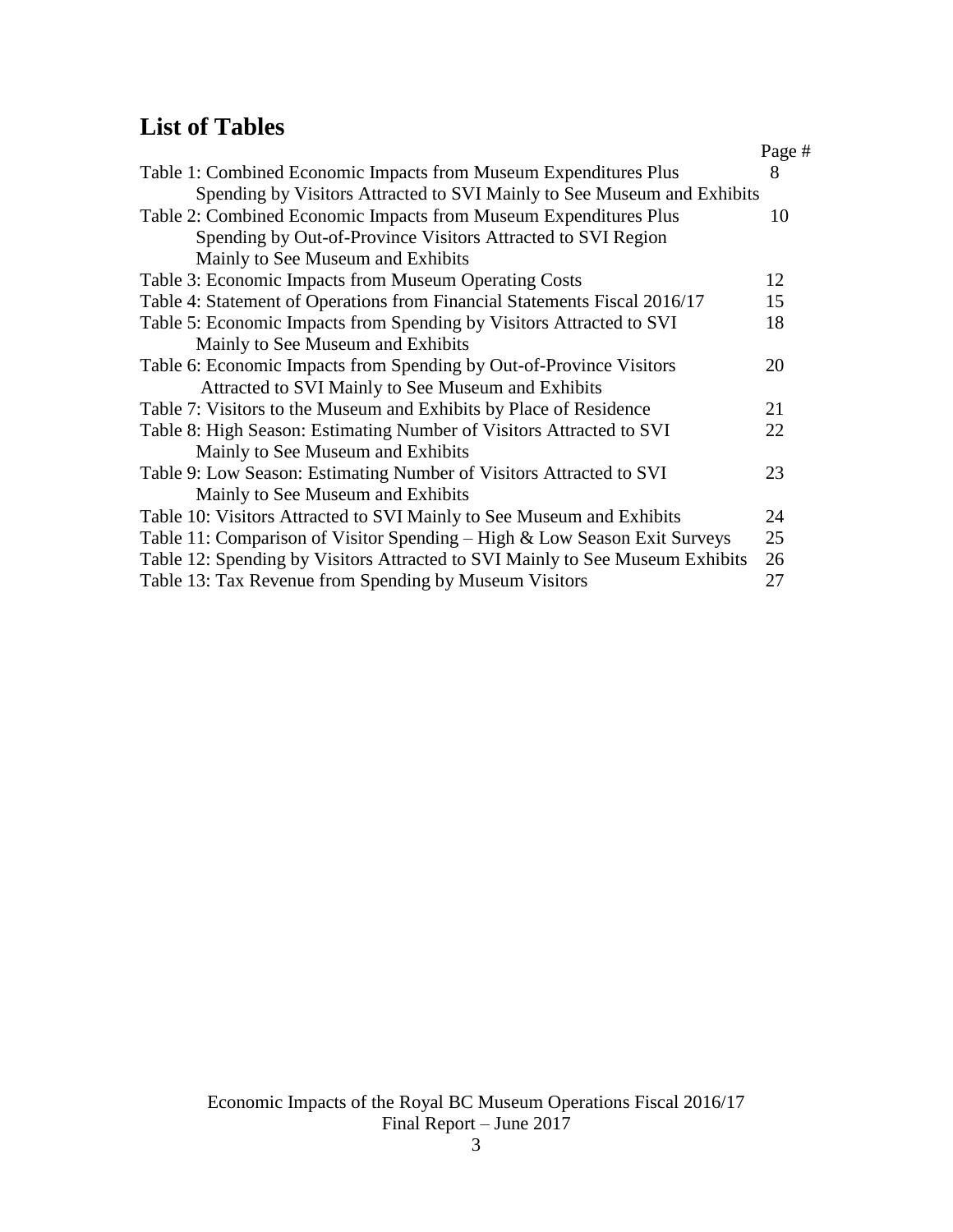# **1.0 Executive Summary and Highlights**

- Examination of the fiscal 2016/17 operations of the Royal BC Museum shows a significant economic impact has been generated for both the Southern Vancouver Island (SVI) region and the economy of BC as a whole. The combined economic impacts from Museum expenditures and spending by Visitors attracted to SVI are estimated to have generated \$47.4 million in GDP (income) for BC capable of supporting 841 jobs in the various affected industries (or 764 full-time equivalent FTE jobs as many tourism related jobs are not full-time). An estimated \$25.9 million GDP (income) benefits the SVI region from these combined Museum and Visitor expenditures capable of supporting 543 local area jobs (equivalent to 466 FTE jobs). This was based on the \$50.3 million of spending in the SVI region by the estimated 43,710 Visitors attracted to SVI mainly to see a Museum Exhibit plus the \$21.8 million annual salary and operating cost expenditures of the Museum for fiscal 2016/17.
- The economic impacts of interest are measured by considering both the Museum expenditures and the spending of Visitors who were attracted to the local SVI region mainly to see a Museum Exhibit. Annual Museum expenditures on salaries, operating costs and capital generate significant economic activity in the local area, as would any sizable business with 100+ employees. Visitors to the local area qualify as being attracted by a Museum Exhibit if they indicate they knew about the Exhibit *before* they made their decision to visit the local area and they further indicate the Exhibit was their Main or Only Reason to visit the area. Focusing on these Visitors attracted to the area allows 100% of the impacts of their Visitor spending to be attributed to Museum activity.
- The impacts from annual Museum expenditures (excluding Visitor spending) are estimated to have generated \$18.2 million in GDP (income) for BC capable of supporting 289 jobs (or 260 FTE jobs). The majority of the jobs and income benefits accrue to the Victoria area. An estimated \$12.3 million GDP (income) benefits the SVI region from annual Museum expenditures capable of supporting 213 jobs in the local area (or 184 FTE jobs). Museum operations also generate government tax revenues totaling \$4.1 million comprised of \$2.1 million federal, \$1.2 million provincial and \$0.8 million municipal.
- Economic impacts were also estimated for a more restrictive group of Visitors from outside the province<sup>1</sup> who were attracted to SVI mainly to see a Museum Exhibit. The combined impact estimates for annual Museum expenditures plus spending by out-ofprovince Visitors attracted to the local area shows \$26.8 million in GDP (income) has

<sup>&</sup>lt;sup>1</sup> Economic activity generated by these out-of-province Visitors is a financial benefit to all of BC, compared to BC-resident Visitors transferring their spending from other parts of BC to the Southern Vancouver Island Region.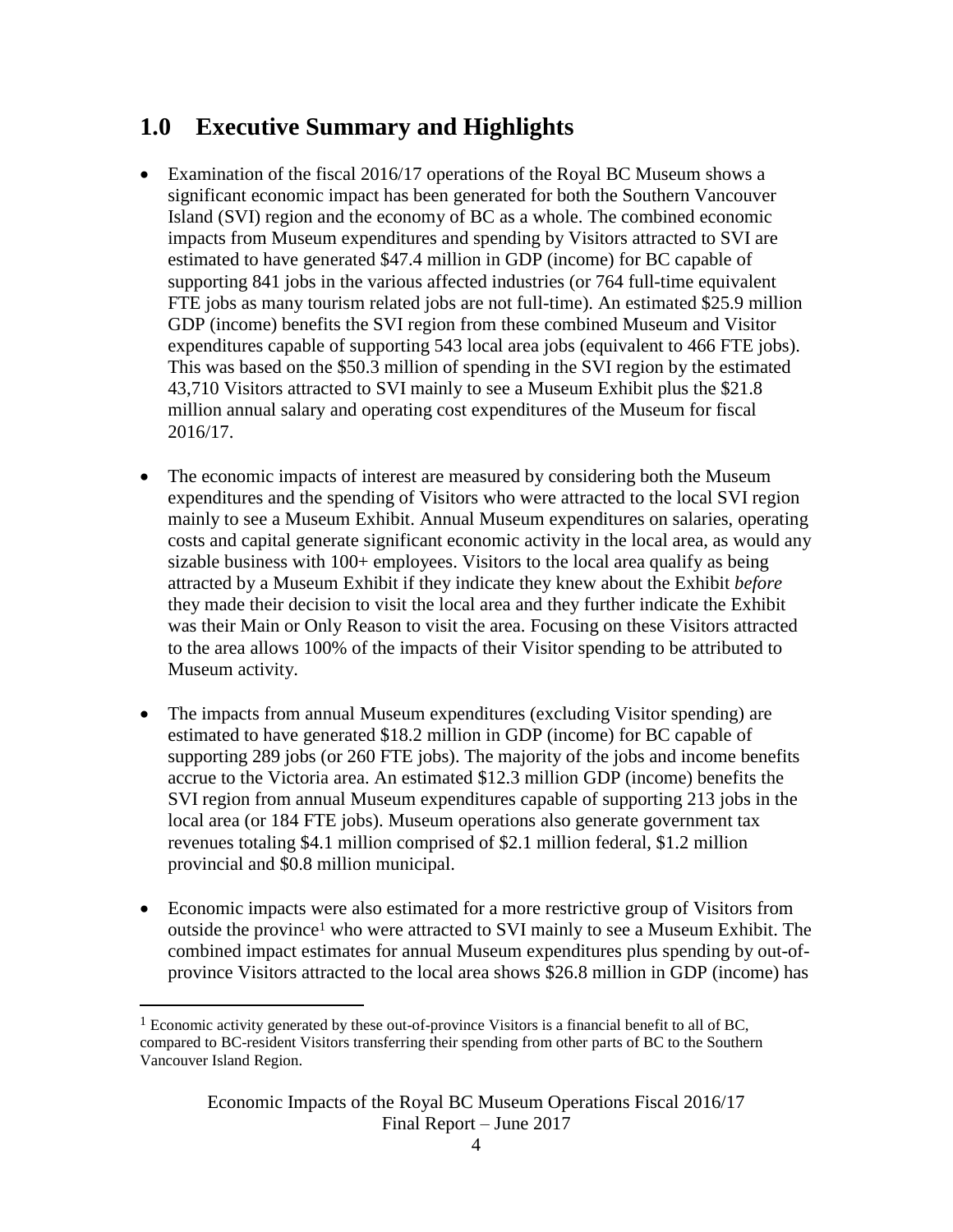been generated for the province capable of supporting 450 jobs (or 407 FTE jobs). This was based on \$14.7 million of spending by the estimated 12,777 out-of-province Visitors attracted to the local area mainly to see a Museum Exhibit plus the \$21.8 million annual salary and operating cost expenditures of the Museum for fiscal 2016/17. An estimated \$16.3 million GDP (income) benefits the SVI region from these combined Museum and out-of-province Visitor expenditures, capable of supporting 310 jobs in the local area (or 266 FTE jobs). The combined government tax revenue generated from both Museum operations and Visitor spending is estimated to be \$3.7 million federal, \$2.2 million provincial and \$1.0 million municipal, or \$6.9 million total tax revenue.

• The Museum Exhibits are costly to host and involve risk. However, only a small portion of these benefits flow back to the Museum, mainly in the form of attendance charges that are barely enough to cover Exhibit costs. The main groups that benefit continue to be all levels of government and the local and BC tourism industry including transportation, accommodation, retail shopping and other tourism sectors.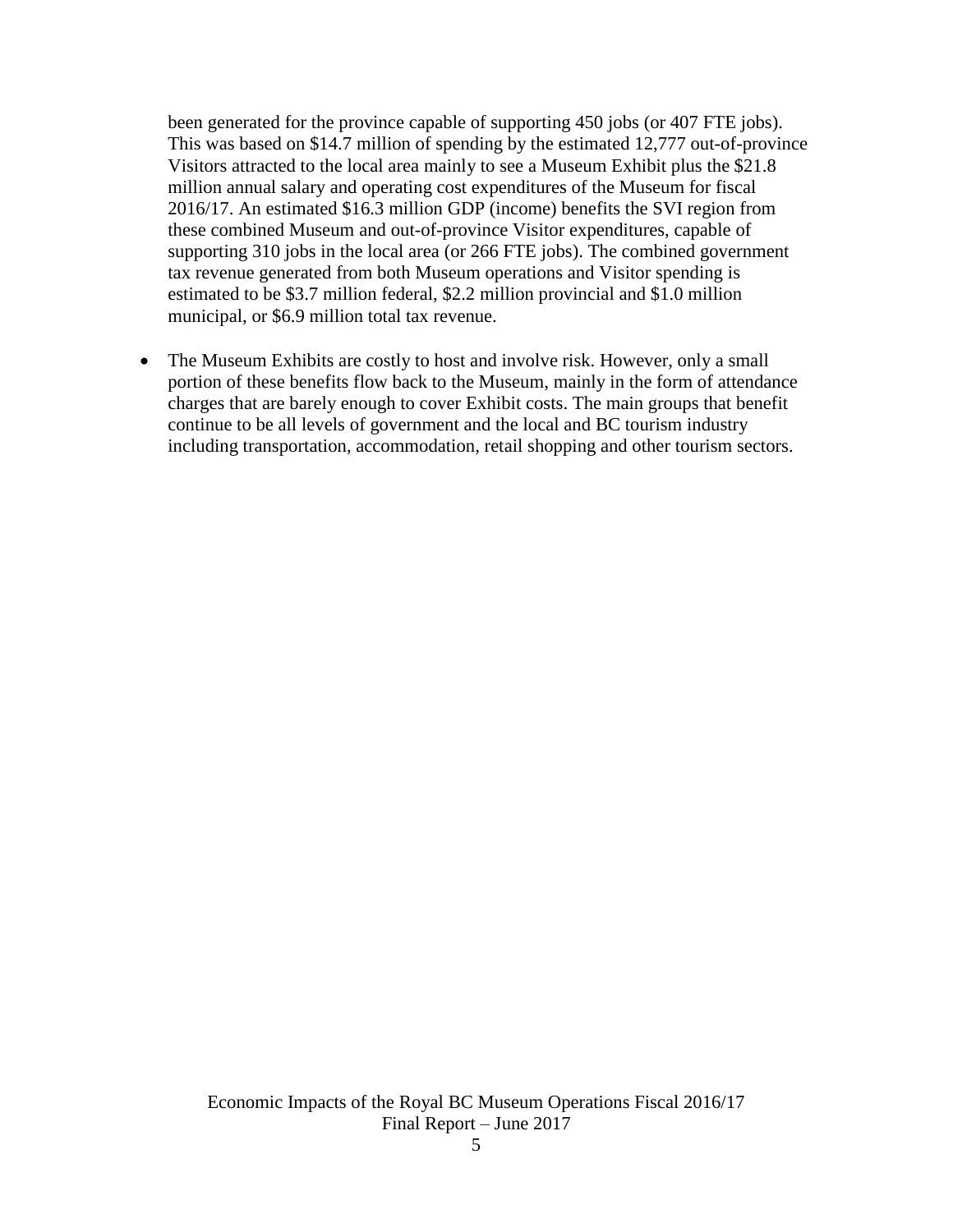# **2.0 Review of Main Economic Impacts**

# **2.1 Combined Economic Impacts: Museum Expenditures and Spending by Visitors Attracted to the Area**

The Southern Vancouver Island (SVI) Region is defined as the geographic area south of Nanaimo and would include Greater Victoria, Sooke, Port Renfrew, Malahat, Mill Bay, Duncan, Cowichan Valley, Chemainus, and Ladysmith. Because Greater Victoria is the major population centre of this Vancouver Island region, the majority of all local impacts are centered on the Greater Victoria economy. This study has used a variety of methods to measure the impacts that will stay in the local SVI region separately from those economic impacts that will flow to other areas (Lower Mainland and BC as a whole).

The combined economic impacts<sup>2</sup> are estimated from:

 $\overline{a}$ 

- spending of Visitors who were attracted to the SVI region mainly to see a Museum Exhibit during fiscal 2016/17; and,
- expenditures made by the Museum in fiscal  $2016/17$  (salaries, operating costs, capital costs, etc).

Visitors to the SVI region qualify as being attracted by a Museum Exhibit if they indicate they knew about the Museum Exhibit *before* they made their decision to visit the SVI region and they further indicate the Museum Exhibit was their Main or Only Reason to visit the area. Focusing on these Visitors attracted by the Museum and Exhibits allows 100% of the impacts of their spending in the local area to be attributed to Museum activity. Data from Visitor Exit Surveys used these and other demographic questions to determine the percentage of Visitors that qualify for this restricted definition of Visitors attracted to the local area.

 $2$  The provincial government, at BC Stats, maintains a computer simulation model of the BC economy (the BC Input / Output Model). The study for fiscal 2014/15 prepared data for several computer simulation runs using the BC Input / Output Model (updated in 2015). The underlying multipliers from the fiscal 2014/15 results were used to generate economic impact estimates for fiscal 2016/17. The structure of Museum expenditures and composition of Visitor spending is very similar between fiscal 2014/15 and 2016/17 so the multipliers are appropriate for the current study. The estimated economic impacts from the Input / Output model include GDP (income), Output (spending), employment (# of jobs) and detailed government tax revenues. The Appendix to this report includes many of the input data tables for this analysis as well as the output tables and underlying multipliers.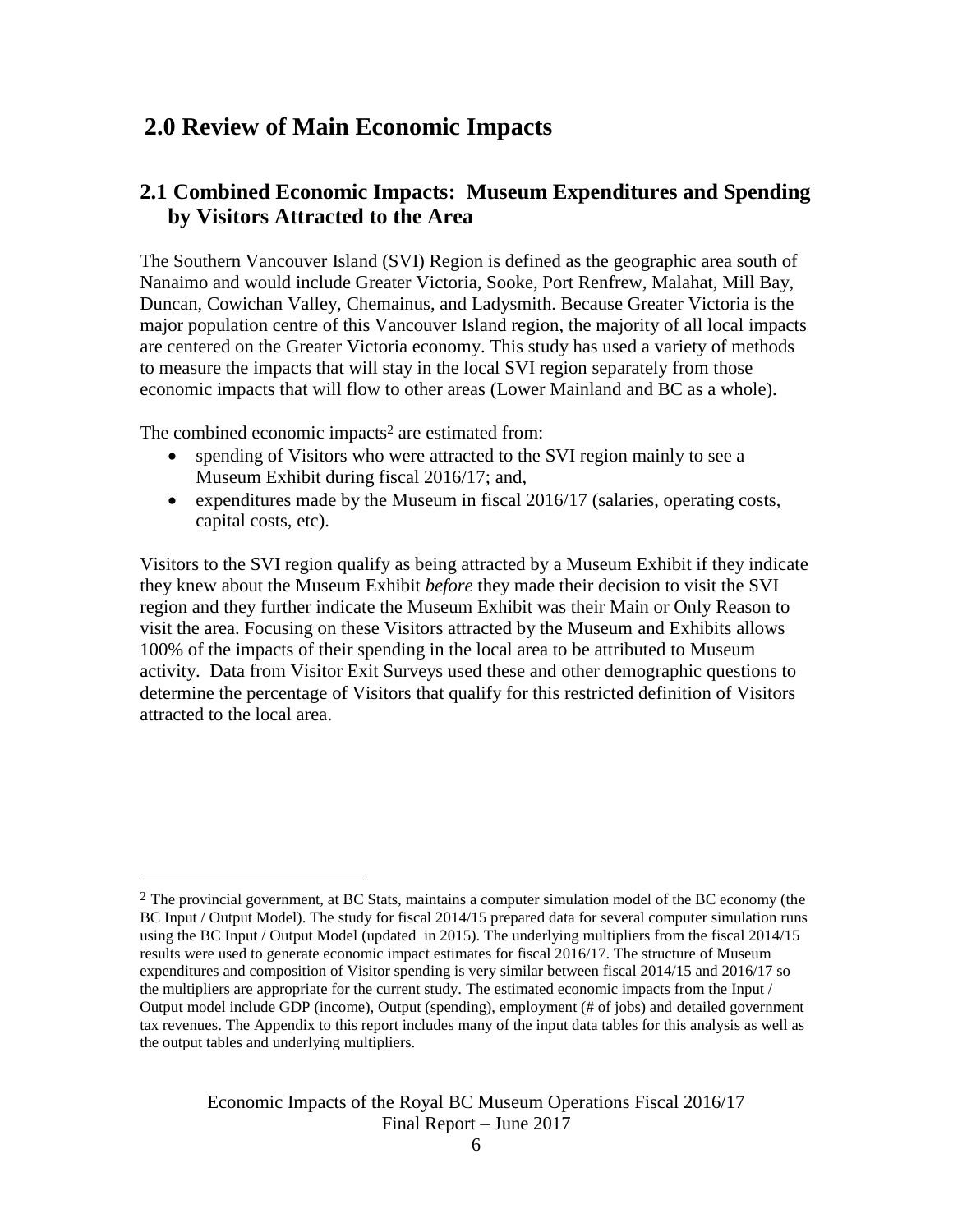Table 1 shows the combined economic impacts from Museum expenditures (\$21.838 million) and spending by Visitors (\$50.306 million) attracted to the area mainly to see a Museum Exhibit.

- The combined expenditures are estimated to have generated \$47.4 million in GDP (income) for BC, and Household Income of \$35.9 million capable of supporting 841 jobs in the various affected industries – which translates to 764 full-timeequivalent (FTE) jobs, as many tourism related jobs are not full-time.
- This was based on the \$50,306 million of spending by the estimated 43,710 Visitors attracted to the local area mainly to see a Museum Exhibit, plus the annual Museum expenditures of \$21.838 million for salaries and operating costs.
- The combined government tax revenues generated from Museum expenditures and Visitor spending is estimated to be \$7.6 million federal, \$4.6 million provincial and \$1.5 million municipal, for a total of \$13.7 million in government tax revenues.
- The Output (spending) of \$142.3 million for BC impacts is an estimate of the multiples of spending and re-spending that occurred as a result of the original expenditures. GDP (income) of \$47.4 million is a better measure of the unduplicated value of goods and services generated.
- The overall average annual wage for the estimated 841 jobs generated is shown as \$42,659. The BC Input / Output Model estimates income and jobs generated by each industry /sector with the average annual wage varying substantially between industries.<sup>3</sup> For Visitor spending impacts, the average annual wage is shown as \$37,605 across these mainly tourist related industries. For Museum expenditure impacts, the average annual wage is shown as \$53,322, across the many government, construction and professional industries.

 $\overline{a}$ 

 $\bullet$ <sup>3</sup> The majority of the jobs generated from Visitor spending are in the tourism related industries of accommodations and food services, retail trade, arts, entertainment and recreation sector, transportation and warehousing plus smaller impacts in many other industry sectors. The majority of jobs generated from Museum expenditures are in the administrative and support sector, government sector, construction, professional, scientific and technical sector, and investigation and security sector plus smaller impacts in many other industry sectors. These estimates are based on pricing and wages in the 2015 BC economy.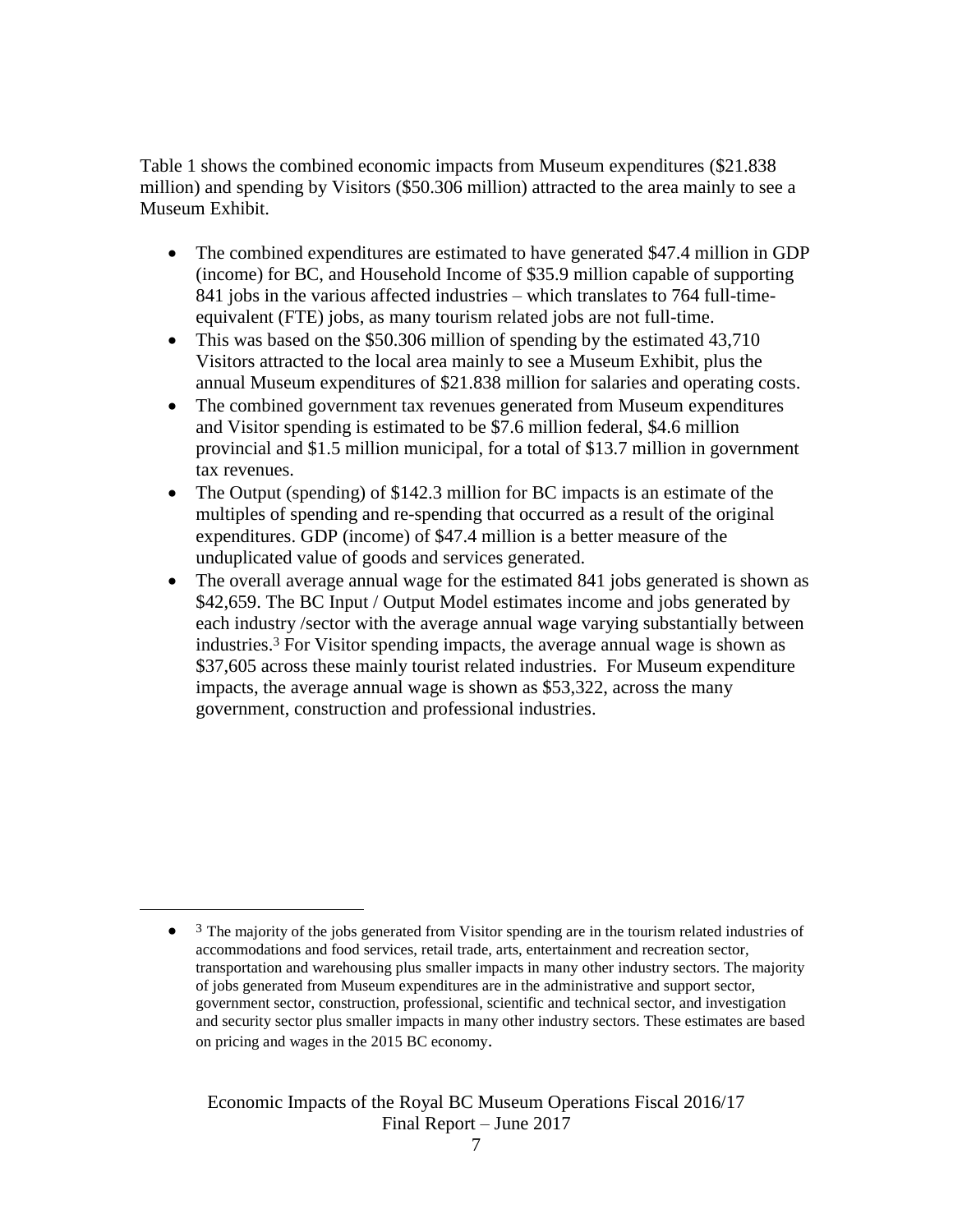## **Table 14: Combined Economic Impacts from Museum Expenditures Plus Spending by Visitors Attracted to SVI Mainly to See Museum and Exhibits**

| Combined Economic Impacts to the SVI Region & BC<br>April 1, 2016 to March 31, 2017 |                                                                                     |                                                                                                      |                                                                             |  |  |  |
|-------------------------------------------------------------------------------------|-------------------------------------------------------------------------------------|------------------------------------------------------------------------------------------------------|-----------------------------------------------------------------------------|--|--|--|
| <b>Economic Impacts</b><br>(\$ Millions)                                            | <b>Museum</b><br><b>Expenditures</b><br><b>Fiscal 2016/2017</b><br>\$21.838 Million | \$50.306 M Spending<br>by Visitors Attracted<br>to SVI Mainly to See<br><b>Museum &amp; Exhibits</b> | <b>Combined</b><br><b>Economic Impacts:</b><br><b>Museum &amp; Visitors</b> |  |  |  |
| Output (Spending) in BC $\&$<br><b>SVI</b>                                          | \$35.573                                                                            | \$106.694                                                                                            | \$142.267                                                                   |  |  |  |
| GDP (Income) in BC & SVI                                                            | \$18.213                                                                            | \$29.231                                                                                             | \$47.444                                                                    |  |  |  |
| Employment (# Jobs) in BC $\&$<br><b>SVI</b>                                        | 289                                                                                 | 552                                                                                                  | 841                                                                         |  |  |  |
| Employment (# FTE's) in BC<br>& SVI                                                 | 260                                                                                 | 504                                                                                                  | 764                                                                         |  |  |  |
| <b>Average Annual Wage</b><br>(In § per job)                                        | \$53,322                                                                            | \$37,605                                                                                             | \$42,659                                                                    |  |  |  |
| Household Income in BC &<br><b>SVI</b>                                              | \$15.106                                                                            | \$20.755                                                                                             | \$35.862                                                                    |  |  |  |
| <b>Output (Spending) in SVI</b>                                                     | \$24.489                                                                            | \$75.536                                                                                             | \$100.025                                                                   |  |  |  |
|                                                                                     |                                                                                     |                                                                                                      |                                                                             |  |  |  |
| <b>GDP</b> (Income) in SVI                                                          | \$12.345                                                                            | \$13.506                                                                                             | \$25.851                                                                    |  |  |  |
| <b>Employment (# Jobs) in SVI</b>                                                   | 213                                                                                 | 330                                                                                                  | 543                                                                         |  |  |  |
| <b>Employment (# FTE's) in SVI</b>                                                  | 184                                                                                 | 282                                                                                                  | 466                                                                         |  |  |  |
| <b>Household Income in SVI</b>                                                      | \$11.303                                                                            | \$9.861                                                                                              | \$21.164                                                                    |  |  |  |
|                                                                                     |                                                                                     |                                                                                                      |                                                                             |  |  |  |
| <b>Federal Revenue</b>                                                              | \$2.076                                                                             | \$5.495                                                                                              | \$7.570                                                                     |  |  |  |
| <b>Provincial Revenue</b>                                                           | \$1.225                                                                             | \$3.384                                                                                              | \$4.609                                                                     |  |  |  |
| Municipal Revenue                                                                   | \$0.808                                                                             | \$0.708                                                                                              | \$1.516                                                                     |  |  |  |
| <b>Total Tax Revenue</b>                                                            | \$4.109                                                                             | \$9.586                                                                                              | \$13.696                                                                    |  |  |  |

<sup>&</sup>lt;sup>4</sup> Note: In all Tables, totals and subtotals may not add due to the effect of rounding.

Economic Impacts of the Royal BC Museum Operations Fiscal 2016/17 Final Report – June 2017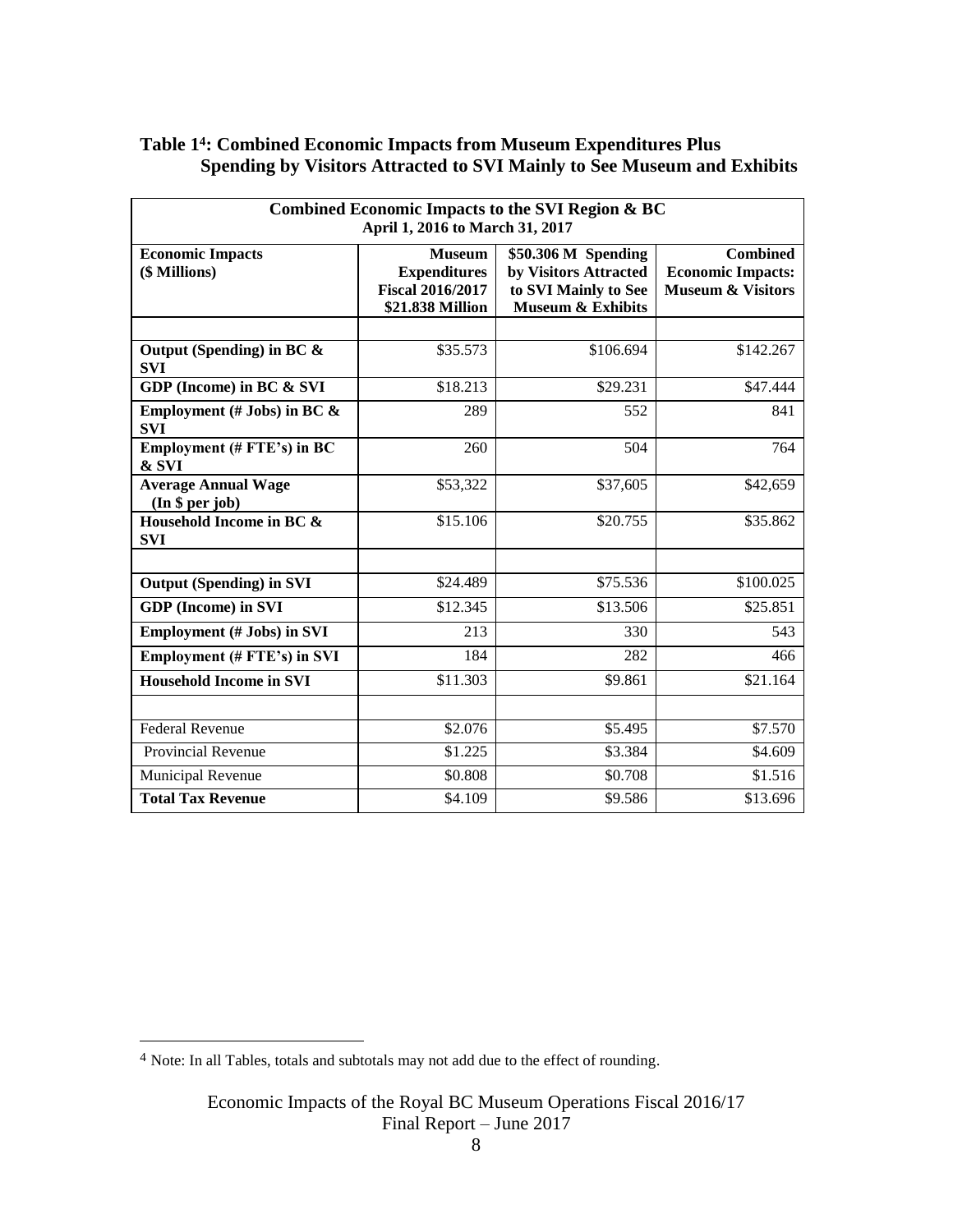Table 1 also provides estimates of the same economic impacts within the SVI region. Although the Museum expenditures and Visitor spending originate within the SVI region, there is considerable leakage of the economic benefits to the main supply and distribution centres in the Lower Mainland5.

 Estimates from the BC Input / Output model show \$25.8 million GDP (income) benefits the SVI region from these combined Museum and Visitor expenditures, with Household Income of \$21.2 million capable of supporting 543 local area jobs (equivalent to 466 FTE jobs).

Table 1 provides the best estimates for the Economic Impacts that will accrue to the SVI region from the combined Museum and Visitor expenditures. Specifically Table 1 *includes* the spending impacts of Visitors to SVI who reside in other parts of BC and were attracted to the area mainly to see an Exhibit. Exit survey results show approximately 27% of Visitors (in summer high season) and 26% of Visitors (in winter low season) are from other parts of BC. Spending by these Visitors produces an economic benefit to the SVI region, while possibly creating an economic drain or leakage to their local place of residence.

Table 2 shows the impacts to BC using the spending of Visitors from outside BC who were attracted to SVI mainly to see a Museum Exhibit. Table 2 estimates provide a very restricted, minimum-case estimate of economic impacts to BC that can be attributed to Museum and Visitor expenditures. Depending on interpretation or restrictions, the economic impacts to BC will range from the higher estimates shown in Table 1 to the minimum-case estimates shown in Table 2. Table 2 estimates include:

- The combined expenditures from Museum expenditures and out-of-province Visitors attracted to the area mainly to see a Museum Exhibit are estimated to have generated \$26.8 million in GDP (income) for BC, and Household Income of \$21.2 million capable of supporting 450 jobs or 407 FTE jobs.
- This was based on the \$14.7 million of spending in the SVI region by the estimated 12,777 Visitors attracted to the local area mainly to see a Museum Exhibit, plus the annual Museum expenditures of \$21.8 million for salaries and operations.
- The combined government tax revenues generated from Museum expenditures and Visitor spending is estimated to be \$3.7 million federal, \$2.2 million provincial and \$1.0 million municipal, for a total of \$6.9 million in government tax revenues.

 $\overline{a}$ 

<sup>&</sup>lt;sup>5</sup> Due to the structure and financial flows in the BC economy, many of the economic impacts resulting from visitor expenditures in the SVI region will provide major economic benefits to the major population centre of BC. The Lower Mainland is the major distribution centre for the province and is also a manufacturing and production centre for a variety of goods and services, including food, liquor, gasoline, wholesale goods, etc. Additional demand for goods and services on Vancouver Island translate into extra demand for goods and services in the Lower Mainland. Other examples would be the additional demands on ferries, airports, buses and rental cars that Visitors would use to get to Vancouver Island.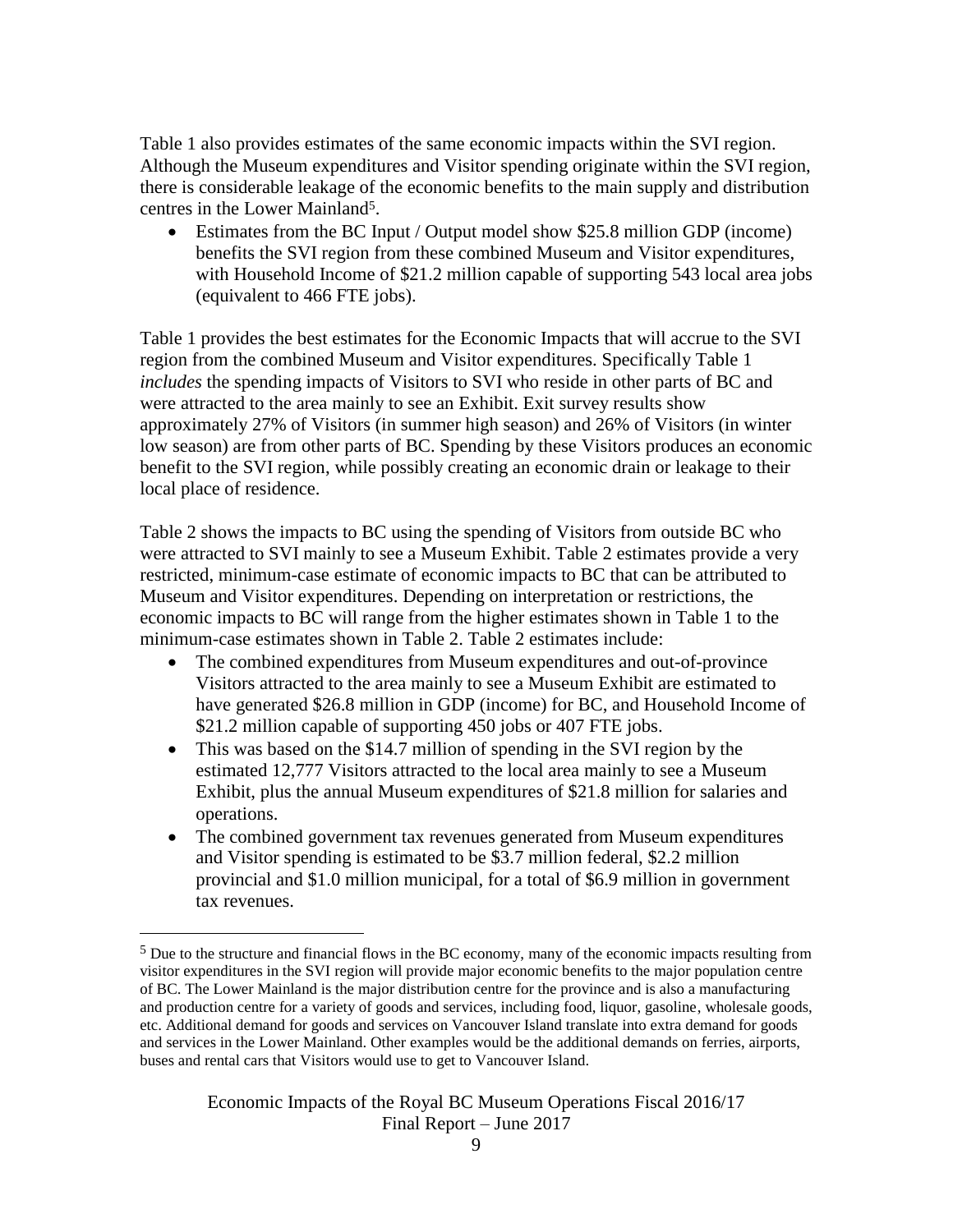## **Table 2: Combined Economic Impacts from Museum Expenditures Plus Spending by Out-of-Province Visitors Attracted to SVI Region Mainly to See Museum and Exhibits**

| Combined Economic Impacts to the SVI Region & BC<br>April 1, 2016 to March 31, 2017 |                                                                                     |                                                                                                                                       |                                                                             |  |  |
|-------------------------------------------------------------------------------------|-------------------------------------------------------------------------------------|---------------------------------------------------------------------------------------------------------------------------------------|-----------------------------------------------------------------------------|--|--|
| <b>Economic Impacts</b><br>(\$ Millions)                                            | <b>Museum</b><br><b>Expenditures</b><br><b>Fiscal 2016/2017</b><br>\$21.838 Million | \$14.705 M Spending<br>by Out-of-Province<br><b>Visitors Attracted to</b><br><b>SVI Mainly to See</b><br><b>Museum &amp; Exhibits</b> | <b>Combined</b><br><b>Economic Impacts:</b><br><b>Museum &amp; Visitors</b> |  |  |
|                                                                                     |                                                                                     |                                                                                                                                       |                                                                             |  |  |
| Output (Spending) in BC $\&$<br><b>SVI</b>                                          | \$35.573                                                                            | \$31.188                                                                                                                              | \$66.761                                                                    |  |  |
| GDP (Income) in BC & SVI                                                            | \$18.213                                                                            | \$8.545                                                                                                                               | \$26.758                                                                    |  |  |
| Employment (# Jobs) in BC $\&$<br><b>SVI</b>                                        | 289                                                                                 | 161                                                                                                                                   | 450                                                                         |  |  |
| Employment (# FTE's) in BC $\&$<br><b>SVI</b>                                       | 260                                                                                 | 147                                                                                                                                   | 407                                                                         |  |  |
| <b>Average Annual Wage</b><br>(In § per job)                                        | \$53,322                                                                            | \$37,605                                                                                                                              | \$47,046                                                                    |  |  |
| Household Income in BC & SVI                                                        | \$15.106                                                                            | \$6.067                                                                                                                               | \$21.173                                                                    |  |  |
| <b>Output (Spending) in SVI</b>                                                     | \$24.489                                                                            | \$22.080                                                                                                                              | \$46.569                                                                    |  |  |
| <b>GDP</b> (Income) in SVI                                                          | \$12.345                                                                            | \$3.948                                                                                                                               | \$16.293                                                                    |  |  |
| <b>Employment (# Jobs) in SVI</b>                                                   | 213                                                                                 | 96                                                                                                                                    | 310                                                                         |  |  |
| <b>Employment (# FTE's) in SVI</b>                                                  | 184                                                                                 | 82                                                                                                                                    | 266                                                                         |  |  |
| <b>Household Income in SVI</b>                                                      | \$11.303                                                                            | \$2.883                                                                                                                               | \$14.186                                                                    |  |  |
|                                                                                     |                                                                                     |                                                                                                                                       |                                                                             |  |  |
| <b>Federal Revenue</b>                                                              | \$2.076                                                                             | \$1.606                                                                                                                               | \$3.682                                                                     |  |  |
| <b>Provincial Revenue</b>                                                           | \$1.225                                                                             | \$0.989                                                                                                                               | \$2.215                                                                     |  |  |
| <b>Municipal Revenue</b>                                                            | \$0.808                                                                             | \$0.207                                                                                                                               | \$1.015                                                                     |  |  |
| <b>Total Tax Revenue</b>                                                            | \$4.109                                                                             | \$2.802                                                                                                                               | \$6.911                                                                     |  |  |

Table 2 estimates provide a minimum-case impact assessment for BC & SVI while Table 1 estimates represent a more expanded impact assessment. However, even the estimates in Table 1 are based on the highly restricted group of Visitors who said their Main or Only reason to plan their trip to the SVI area was to see a Museum Exhibit. The spending of other Visitor groups could conceivably be included<sup> $6$ </sup> in the economic impacts estimates and increase the estimates provided in Table 1.

<sup>6</sup> The spending of Visitors who were attracted to the area mainly to see the Museum but were unaware of the specific Exhibits being shown could qualify or Visitors who stayed longer or spent more money once they found out about the Museum and Exhibits could potentially be added to the economic income streams generated by the Museum.

Economic Impacts of the Royal BC Museum Operations Fiscal 2016/17 Final Report – June 2017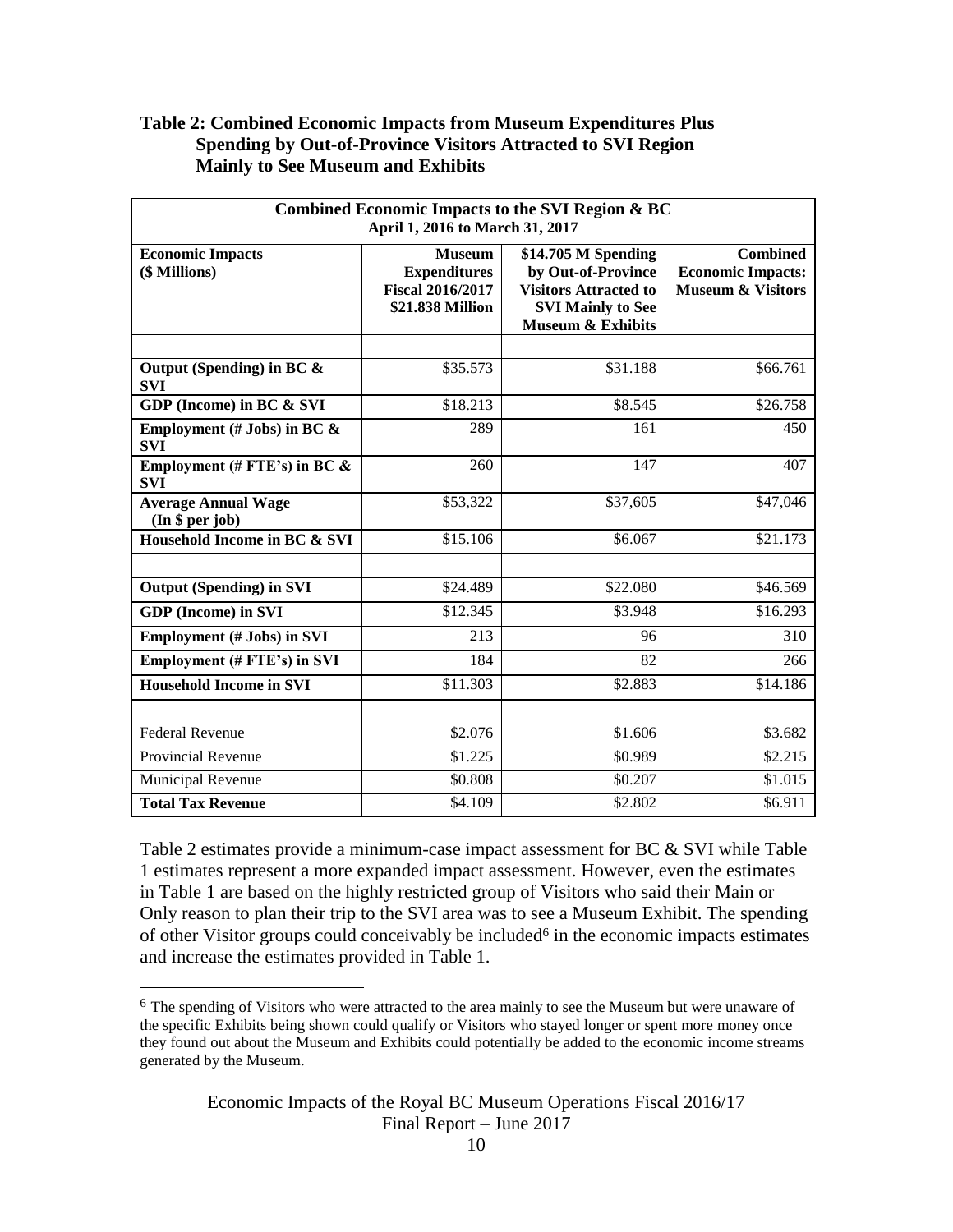This study has chosen to focus on the Visitor group than can be identified from the Exit Surveys as being attracted to the local area because they knew about the Exhibit *before* they made the decision to visit SVI and also indicated the Exhibit was their Main or Only reason to visit SVI. This restrictive filter of Visitors to the area produces a conservative estimate of Visitor Spending, but nevertheless substantiates the importance of the Museum in attracting Visitors to the SVI region.

# **2.2 Economic Impacts from Museum Operating Costs**

The Royal British Columbia Museum is a medium-sized employer in the City of Victoria, supporting some 100+ staff positions and contracting to various agencies for specialized services. The Museum also manages a large group of volunteers who contributed some 46,000 hours this year. As an established and stable employer in the City of Victoria, it provides on-going annual economic / financial benefits to its employees, contract workers, suppliers, and all levels of government (municipal, provincial and federal).

Examination of the fiscal 2016/17 operations of the Royal BC Museum show a significant economic impact has been generated for both the SVI region and the economy of BC as a whole. Table 3 shows the estimated impacts for both BC and SVI.

- Museum operations are estimated to have generated \$12.345 million of GDP (income) in the SVI region. This increases to \$18.213 million GDP when impacts to other areas of the province are included. Some 65% to 75% of the income benefits are retained in the local Victoria area.
- Household Income is estimated to be \$11.303 million for the SVI region capable of supporting 213 jobs in the local area (or 184 FTE jobs), plus an additional 76 jobs in others parts of BC, for a total of 289 jobs in the province (or 260 FTE jobs).
- Museum operations also generate tax revenues which are estimated to be \$2.076 million federal, \$1.225 million provincial and \$0.808 million municipal, or \$4.109 million in total.
- Table 3 shows the overall average annual wage of \$52,322 across the various industry sectors impacted by Museum expenditures (mainly administrative and support sector, government sector, construction, professional, scientific and technical sector, and investigation and security sectors). The average annual wage for the 20 *Induced Impact* jobs is shown as \$73,426 which represents jobs from higher valued industries.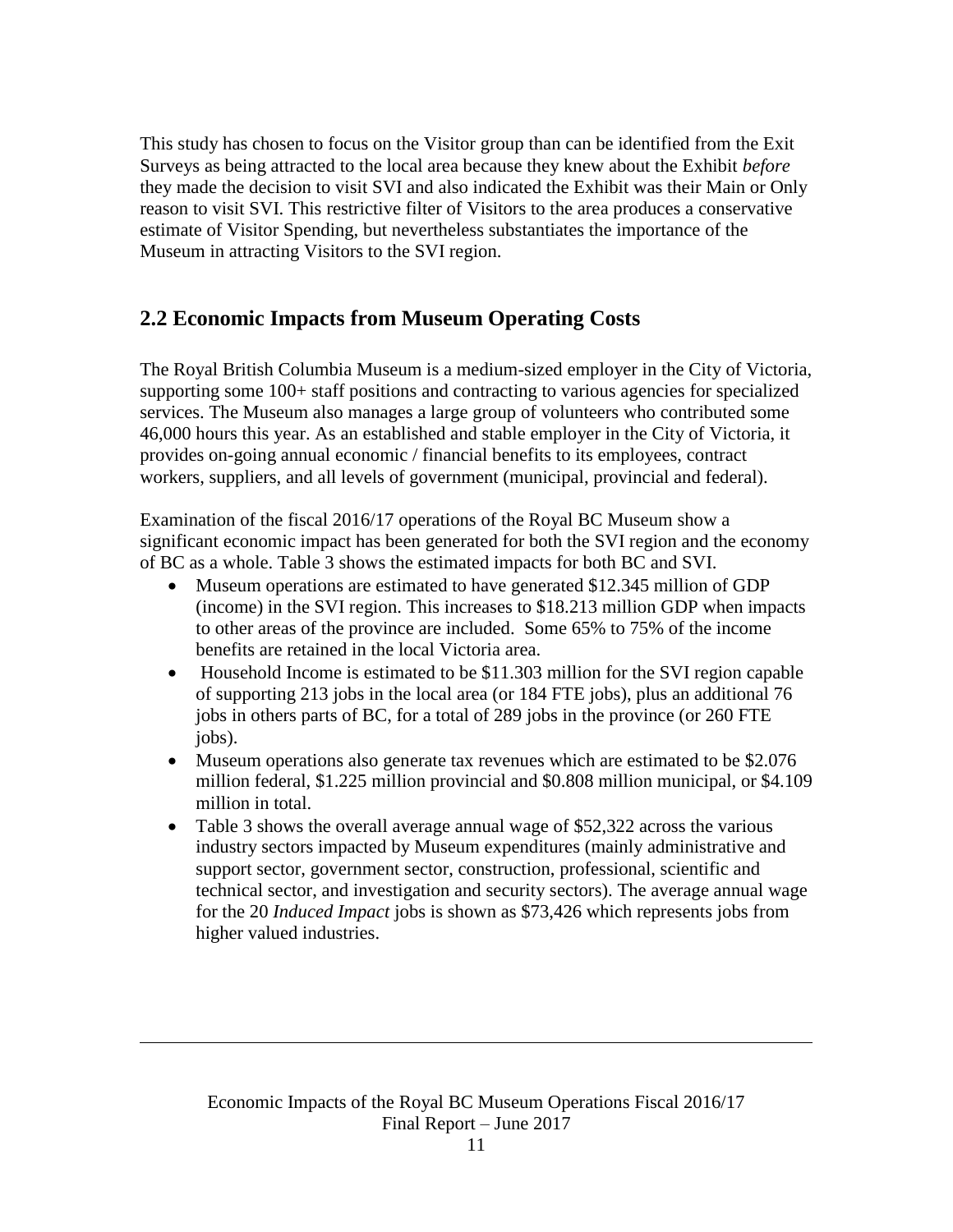| Economic Impacts to the SVI Region & BC<br>From Fiscal Year 2016/17 Museum Operating Costs |                 |                          |              |  |  |  |
|--------------------------------------------------------------------------------------------|-----------------|--------------------------|--------------|--|--|--|
| Operating Cost \$21.838 M from Financial Statements<br>$\bullet$                           |                 |                          |              |  |  |  |
| Salaries \$9.669 M & Operating Expenses \$12.168 M<br>$\bullet$                            |                 |                          |              |  |  |  |
|                                                                                            |                 |                          |              |  |  |  |
| <b>Economic Impacts (\$ Millions)</b>                                                      | Direct &        | <b>Induced</b>           | <b>Total</b> |  |  |  |
|                                                                                            | <b>Indirect</b> |                          |              |  |  |  |
|                                                                                            |                 |                          |              |  |  |  |
| Output (Spending) in BC & SVI                                                              | \$32.274        | \$3.299                  | \$35.573     |  |  |  |
| GDP (Income) in BC & SVI                                                                   | \$16.156        | \$2.057                  | \$18.213     |  |  |  |
| Employment (# jobs) in BC & SVI                                                            | 269             | 20                       | 289          |  |  |  |
| Employment (# FTE's) in BC & SVI                                                           | 241             | 19                       | 260          |  |  |  |
| <b>Average Annual Wage</b>                                                                 | \$50,732        | \$73,436                 | \$52,322     |  |  |  |
| (In § per job)                                                                             |                 |                          |              |  |  |  |
| Household Income in BC & SVI                                                               | \$13.622        | \$1.485                  | \$15.106     |  |  |  |
|                                                                                            |                 |                          |              |  |  |  |
| <b>Output (Spending) in SVI</b>                                                            | \$23.364        | \$1.125                  | \$24.489     |  |  |  |
| <b>GDP</b> (Income) in SVI                                                                 | \$11.484        | \$0.862                  | \$12.345     |  |  |  |
| <b>Employment</b> (# jobs) in SVI                                                          | 209             | $\overline{\mathcal{L}}$ | 213          |  |  |  |
| <b>Employment (# FTE's) in SVI</b>                                                         | 181             | 3                        | 184          |  |  |  |
| <b>Household Income in SVI</b>                                                             | \$10.579        | \$0.724                  | \$11.303     |  |  |  |
| Federal Revenue                                                                            | \$1.900         | \$0.176                  | \$2.076      |  |  |  |
| <b>Provincial Revenue</b>                                                                  | \$1.108         | \$0.117                  | \$1.225      |  |  |  |
| Municipal Revenue                                                                          | \$0.737         | \$0.071                  | \$0.808      |  |  |  |
| <b>Total Tax Revenue</b>                                                                   | \$3.745         | \$0.365                  | \$4.109      |  |  |  |
|                                                                                            |                 |                          |              |  |  |  |
|                                                                                            |                 |                          |              |  |  |  |
| Personal Income Tax                                                                        | \$1.748         | \$0.136                  | \$1.885      |  |  |  |
| Corporate Income Tax                                                                       | \$0.113         | \$0.033                  | \$0.145      |  |  |  |
| Taxes on Products / Commodity Taxes                                                        | \$0.039         | \$0.007                  | \$0.046      |  |  |  |
| <b>Subtotal Federal</b>                                                                    | \$1.900         | \$0.176                  | \$2.076      |  |  |  |
|                                                                                            |                 |                          |              |  |  |  |
| Personal Income Tax                                                                        | \$0.601         | \$0.049                  | \$0.651      |  |  |  |
| Corporate Income Tax                                                                       | \$0.064         | \$0.018                  | \$0.082      |  |  |  |
| Taxes on Products / Commodity Taxes                                                        | \$0.443         | \$0.050                  | \$0.493      |  |  |  |
| <b>Subtotal Provincial</b>                                                                 | \$1.108         | \$0.117                  | \$1.225      |  |  |  |
|                                                                                            |                 |                          |              |  |  |  |
| <b>Municipal Revenue</b>                                                                   | \$0.737         | \$0.071                  | \$0.808      |  |  |  |
|                                                                                            |                 |                          |              |  |  |  |
| <b>Total Tax Revenue</b>                                                                   | \$3.745         | \$0.365                  | \$4.109      |  |  |  |

# **Table 3: Economic Impacts from Museum Operating Costs**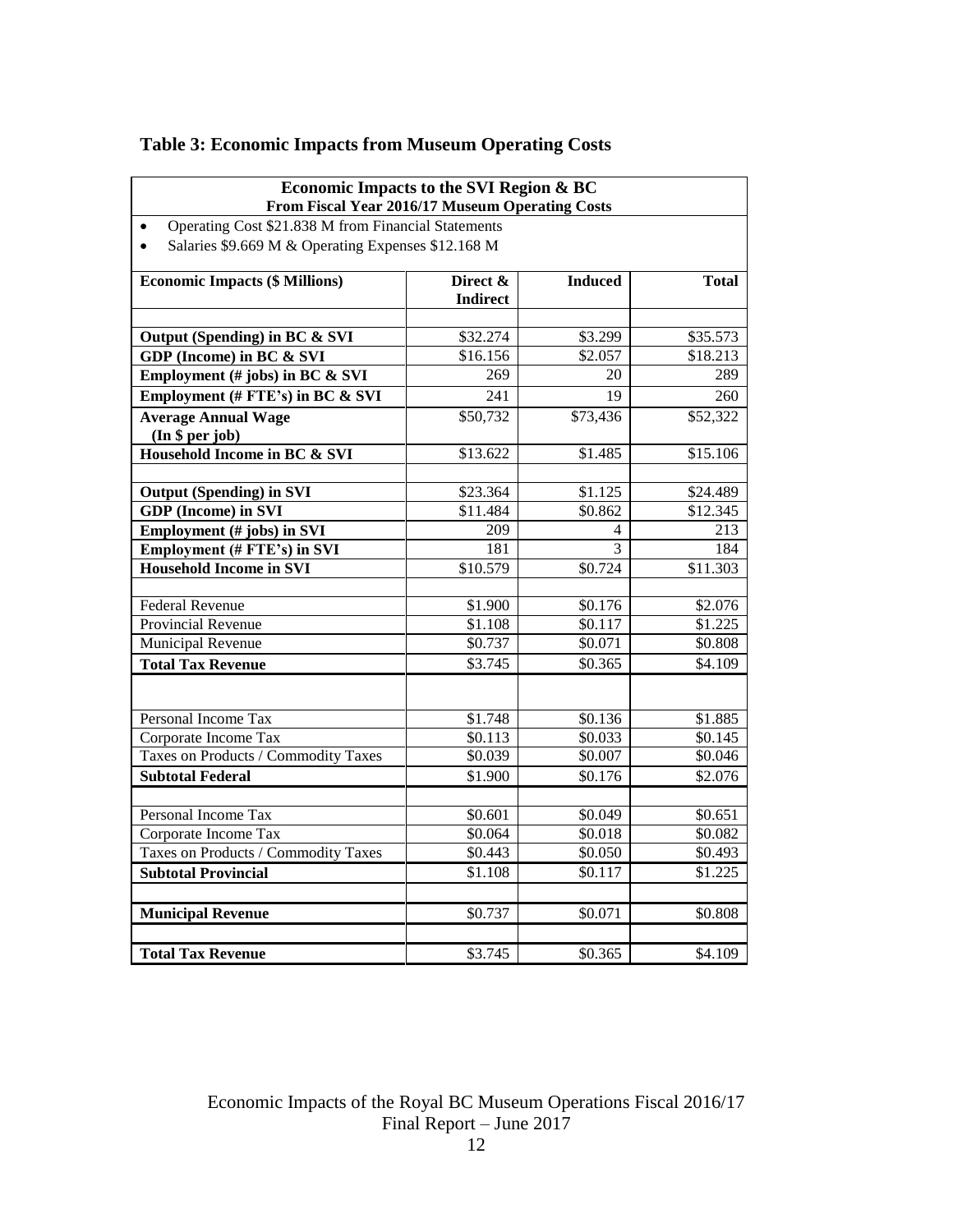The operating costs in fiscal 2016/17 are from the published Financial Statements. Table 5 is a reproduction of the Statement of Operations. The original costs of \$21,837,847 are adjusted as follows:

- Amortization<sup>7</sup> of \$869,412 was removed and replaced with \$550,236 of capital assets that had been added to deferred capital contributions (as per Note 10 of the Financial Statements). This better reflects purchasing activity that took place in fiscal 2016/17.
- Amortization of \$421,177 listed on Special Exhibits line item (as per Note 9 of the Financial Statements) was removed and replaced with \$784,463 of Exhibit Fees identified for the Mammoths Exhibit. Further, the \$784,463 in Exhibit Fees was identified as an expenditure outside BC, with only \$1,876 of the total remaining as a BC expense. This better reflects purchasing activity that took place in fiscal 2016/17 within BC.
- Salaries were adjusted down by \$200,000 which represents the amount reimbursed by Destination Cinema for cashier services. Similarly Security costs were adjusted down by \$50,000 representing Destination Cinema reimbursements.
- Expenditures of \$1,163,159 were identified as representing purchases outside BC, while expenditures of \$20,466,796 were identified as purchases made within BC.
- Salaries totalled  $$9,469,377$  (from Table 4 using  $$9,492,640$  minus the  $$200,000$ reimbursement, plus \$176,737 in salaries listed within the Special Exhibits line entry – as per Note 9 of the Financial Statements).
- Museum activities are relatively similar from year to year, which allows the multipliers from the BC Input / Output Model generated for the fiscal 2014/15Museum study to be re-used.

**Museum Operating Grant:** The Museum received an annual operating grant of \$11.866 million in fiscal 2016/17 from the BC government. However this grant is not just for visitor services at the Museum but is provided for the many Museum services and activities that have high costs but little or no revenue generating potential. These grant amounts should be subtracted from taxes paid in a fuller accounting framework, but doing so would obscure the total taxes paid.

Typically economic impact measures are restricted to just the dollars spent and income / profit produced. Other beneficial or social impacts created by the Museum are not accounted for in an economic impact analysis<sup>8</sup>. Nevertheless, it is a starting point to have

 $7$  The BC Input / Output model requires inputs of actual expenditures for the period, while financial reporting uses amortization for large capital expenditures that are expected to last for many years. <sup>8</sup> Other benefits can always be itemized and monitored. There are other types of analyses that would include the Museum's many educational school programs, outreach and other public services. Performance Measures in the Museum's Annual Reports itemize many of the other valuable services provided by the Museum. But because they generally do not generate dollars or income, they are not counted in the economic impact analysis.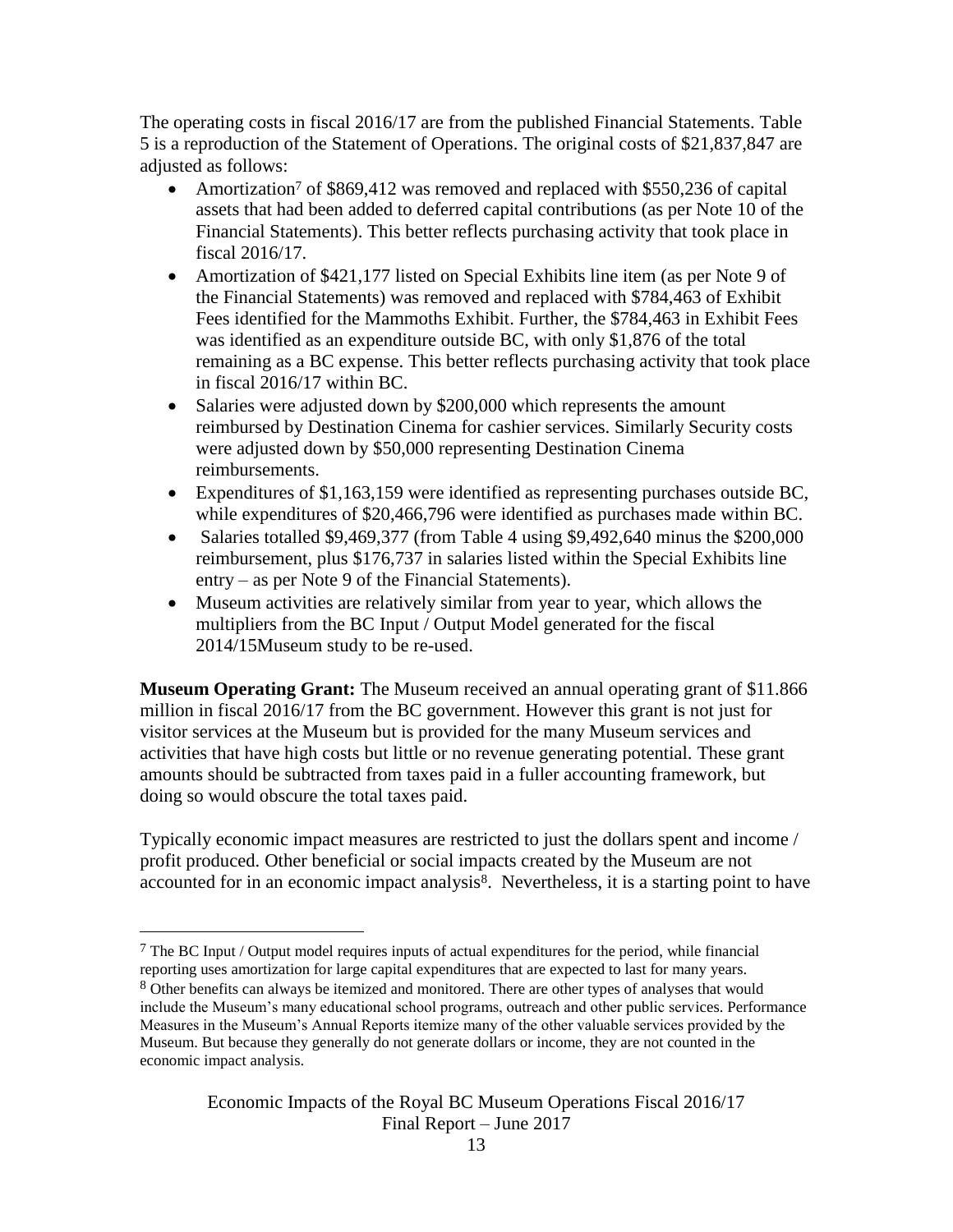measures of the financial flows and economic impacts when discussing the benefits of the institution.

The costs to the Museum to host Exhibits are substantial. It should be noted that while the Museum admission charge may be sufficient to cover these Special Exhibit expenditures, the admission charges are also meant to cover part of the some \$21.8 million annual operating costs of the Museum. Of the estimated 375,996 total Visitors to the Museum in 2016/17 an estimated 43,180 had complimentary tickets, plus a further 31,241 used an annual pass which further reduces the admission revenue received by the Museum. Because this is an economic impact analysis only the expenditures made by the Museum are examined and not the admission charges.

## **- Incremental Costs for the IMAX Theatre and Museum Café**

The Museum, gift shops and IMAX Theatre were open for extended hours for the Exhibit (extended hours are also part of the normal summer schedule). As in previous studies, the IMAX theatre and the Museum Café are considered to be private operations that have undoubtedly benefited from the large number of tourists attracted to the local area by the Museum and Exhibits. These operations may have incurred extra staffing costs as well as sourcing extra equipment and supplies to meet the demands of the higher volume of tourists and extended hours. They are just two of the many facilities and operations in the local region that will have benefited from increased sales revenues resulting from the tourists attracted to the local area by the Museum and Exhibits. Visitor spending at these two facilities can be included in the average visitor spending estimates, as long as their incremental costs are not included.

## **- Incremental Costs to Royal BC Museum Foundation and Gift Shops**

The Royal BC Museum Foundation operates the gift shops in the Museum (with the exception of the IMAX gift shop). As in past Exhibits, there was a special Mammoths: Giants of the Ice Age Gift Shop that had been setup and staffed for the duration of the Exhibit. As in past studies any additional costs to the Foundation for the gift shops (merchandise, staffing, etc) operations are not included as additional costs for the Museum operations.

There are methodological reasons to include Visitor spending at these specific businesses (IMAX, Café and Gift Shops) while excluding Museum admission Fees. In practical terms it was easier to ask Exit Survey respondents to exclude all spending at the Royal BC Museum that day. Visitor spending estimates may be under-stated to the extent these IMAX, Café and Gift Shop purchases have been skipped.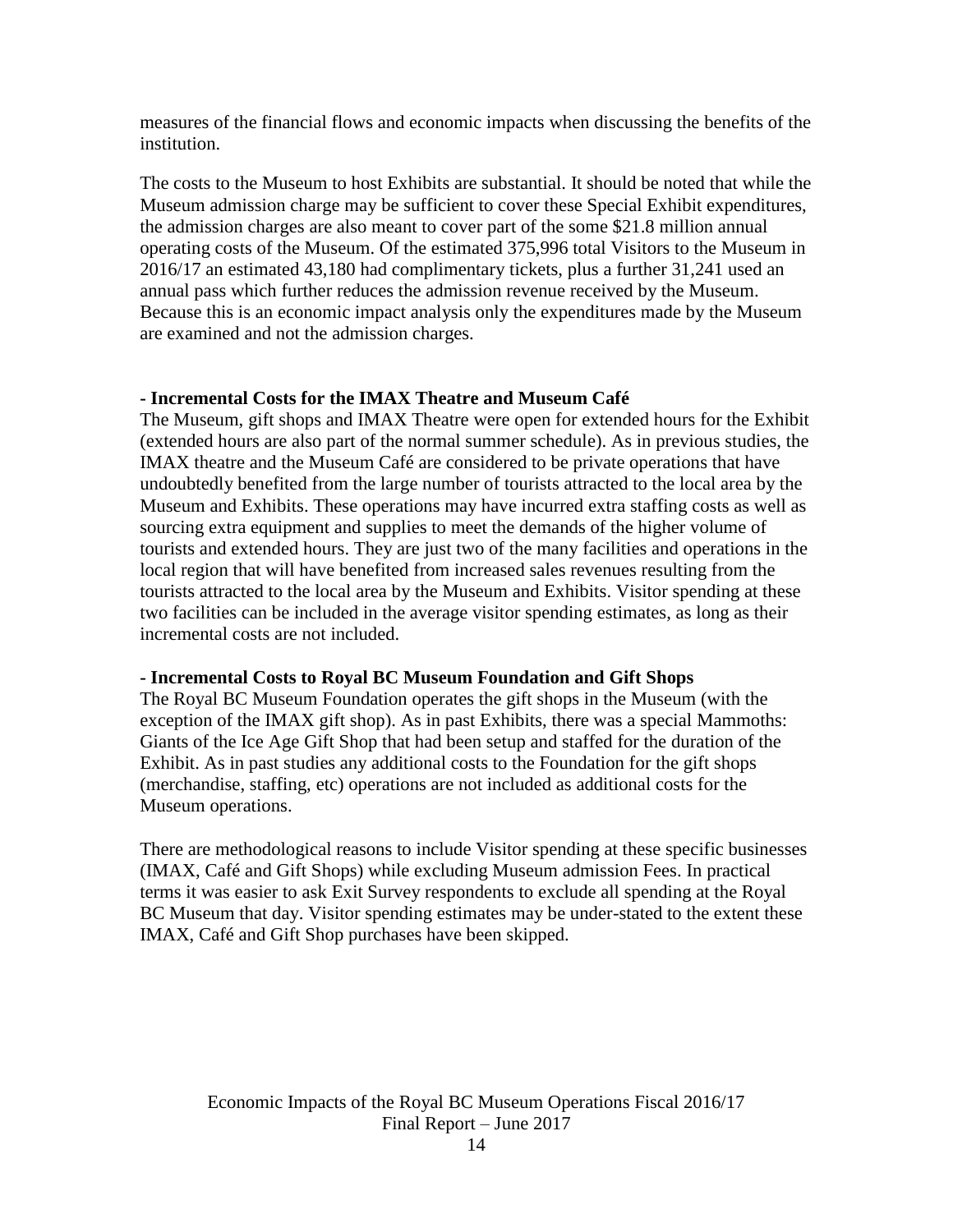# **Table 4: Statement of Operations from Financial Statements Fiscal 2016/17**

#### ROYAL BRITISH COLUMBIA MUSEUM CORPORATION

#### **STATEMENT OF OPERATIONS**

#### FOR THE YEAR ENDED MARCH 31

|                                                         |    | 2017 Budget | 2017         | 2016             |
|---------------------------------------------------------|----|-------------|--------------|------------------|
|                                                         |    | (Note 4)    |              |                  |
| <b>Revenues</b>                                         |    |             |              |                  |
| Provincial operating contributions                      | \$ | 11,866,000  | \$11,866,000 | \$<br>11,812,885 |
| Museum admission fees and memberships                   |    | 5,310,971   | 5,708,590    | 4,538,575        |
| Grants and sponsorships                                 |    | 1,838,869   | 1,860,282    | 1,470,113        |
| Property leases                                         |    | 801,831     | 923,716      | 868,613          |
| Programs, services and miscellaneous                    |    | 566,787     | 667,030      | 491,846          |
| Amortization of deferred capital contributions (Note 8) |    | 630,000     | 624,404      | 631,360          |
| Donated collections and artifacts (Note 2(g))           |    |             | 215,682      | 135,047          |
|                                                         |    | 21,014,458  | 21,865,704   | 19,948,439       |
| <b>Expenses</b>                                         |    |             |              |                  |
| Salaries and benefits                                   |    | 9,808,977   | 9,492,643    | 9,097,392        |
| <b>Building costs</b>                                   |    | 2,124,156   | 2,184,306    | 2,296,025        |
| Amortization                                            |    | 952,052     | 869,412      | 918,421          |
| Security                                                |    | 881,418     | 857,612      | 855,475          |
| Taxes, City of Victoria                                 |    | 683,310     | 650,489      | 671,527          |
| Special exhibitions (Note 9)                            |    | 2,086,888   | 2,124,300    | 1,595,436        |
| Systems and telecommunications                          |    | 824,929     | 827,151      | 898,863          |
| Professional services                                   |    | 985,377     | 521,767      | 710,057          |
| Materials and supplies                                  |    | 452,230     | 406,847      | 635,497          |
| Offsite Storage                                         |    | 711,000     | 697,056      | 691,709          |
| Marketing and communications                            |    | 332,286     | 371,836      | 361,381          |
| Office and business                                     |    | 405,278     | 592,660      | 420,153          |
| Insurance                                               |    | 240,000     | 195,102      | 204,048          |
| Travel                                                  |    | 272,971     | 297,622      | 233,735          |
| <b>Bank charges</b>                                     |    | 120,000     | 126,317      | 96,723           |
| Collections and artifacts                               |    |             | 215,682      | 135,047          |
| Donations (Note 15)                                     |    |             | 1,000,000    |                  |
| Other                                                   |    | 77,000      | 407,045      | 97,174           |
|                                                         |    | 20,957,872  | 21,837,847   | 19,918,663       |
| <b>Annual Surplus</b>                                   |    | 56,586      | 27,857       | 29,776           |
| Accumulated Surplus, beginning of year                  |    | 12,979,234  | 12,979,234   | 12,949,458       |
| <b>Accumulated Surplus, end of year</b>                 | S  | 13,035,820  | \$13,007,091 | \$<br>12,979.234 |

The accompanying notes are an integral part of these financial statements.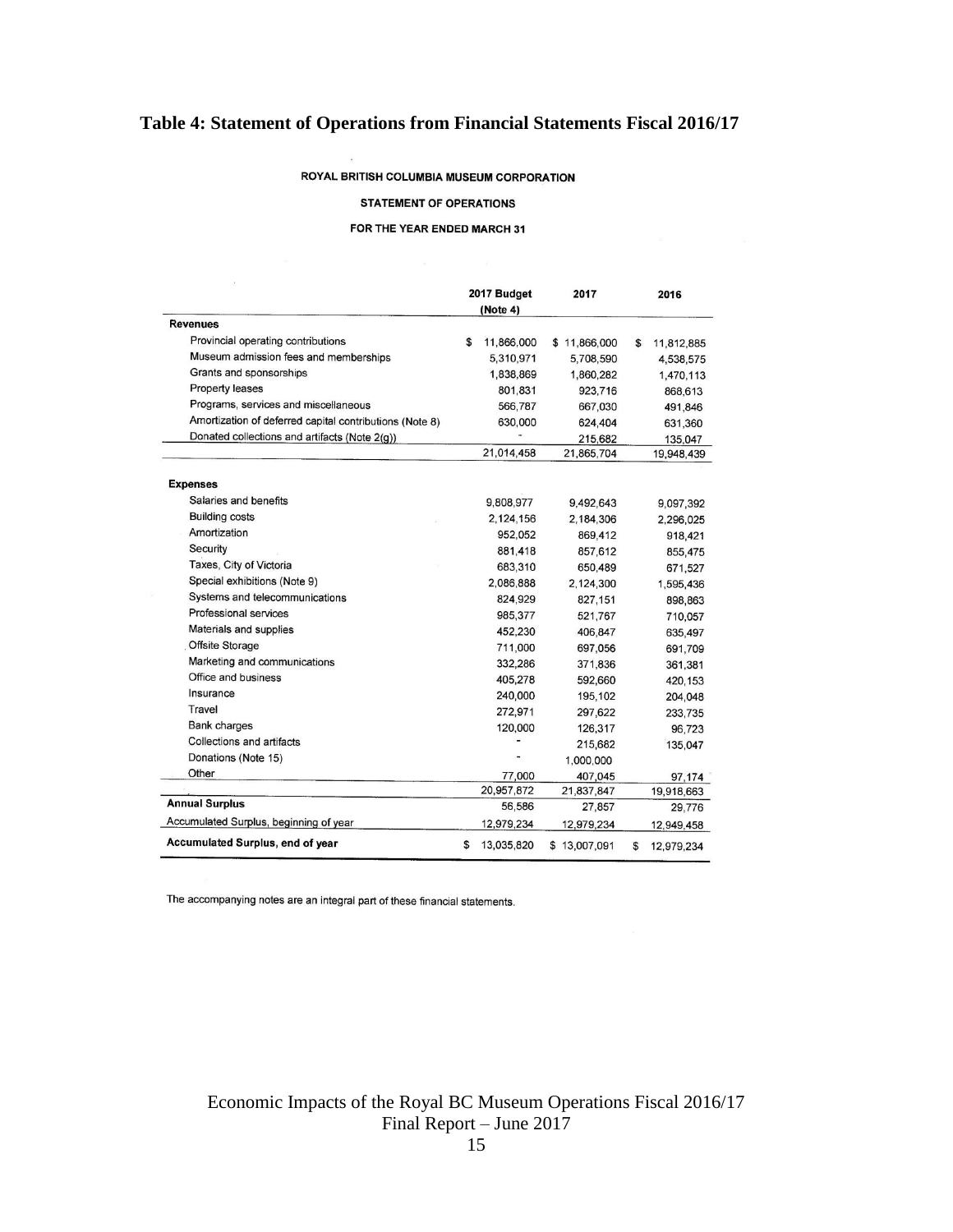# **2.3 Economic Impacts from Visitor Spending**

Two main Museum Exhibits were hosted in fiscal 2016/2017:

- Mammoths: Giants of the Ice Age Exhibit (June 3 to December 31, 2016)
- First Peoples' Voices Exhibit (started June 21, 2014 to 2017).
- Wildlife Photographer of the Year 2015 Exhibit (*final 4 days* April 1- 4, 2016).

During fiscal 2016/17 information was collected from Museum Visitors by means of a self-administered Exit Survey through use of interactive computer kiosks. The Exit Survey for high season Visitors was conducted during the 10 day sample period July 29 to August 7, 2016. The Exit Survey conducted by EventCorp Services Ltd collected 2,360 response cycles, resulting in some 1,390 usable responses. Confidence levels of aggregate results to primary questions were reported by EventCorp to be from plus or minus 2.6 percent to 5.7 percent, 19 times out of 20.

The Exit Survey for low season was conducted by EventCorp Services Ltd during the sample period February  $10 - 27$ , 2017. The Exit Survey collected 1,557 response cycles, resulting in some 1,006 usable responses. Confidence levels of aggregate results to primary questions were reported by EventCorp to be from plus or minus 3.1 percent to 6.1 percent, 19 times out of 20.

Information from the Exit Surveys<sup>9</sup> and detailed monthly/ daily attendance records kept by the Museum was used to derive estimates of visitor spending while in the SVI region. The high season sample from July / August 2016 was used to apply to all Visitors to the Mammoths Exhibit (June 3 – December 31, 2016) while the low season sample from February 2017 was used to apply to all Visitors outside the Mammoths Exhibit (i.e. April 1 – June 2, 2016 and January 1 – March 31, 2017).

The methodology used Exit Survey data to estimate visitor place of residence and average per person spending in the SVI region. The filtering questions - *Were you aware of the Exhibit before you made your decision to visit the Victoria area?* & *To what extent did the Exhibit influence your decision to visit the Victoria area?-* were used to estimate the number of Visitors from outside SVI and outside BC who indicated they knew about the Exhibit before deciding to visit Victoria and that Museum Exhibit was their Main or Only reason to visit the Victoria area. The combined visitor spending estimates for all Visitors who were attracted to the SVI region mainly to see an Exhibit formed the basis of the input data for the BC Input / Output Model.

<sup>9</sup> In addition to the usual demographic questions, information was collected about the Visitors' satisfaction with the Exhibits, knowledge of the advertising and promotion for the Exhibit, as well as the financial questions concerning visitor spending while in the SVI region.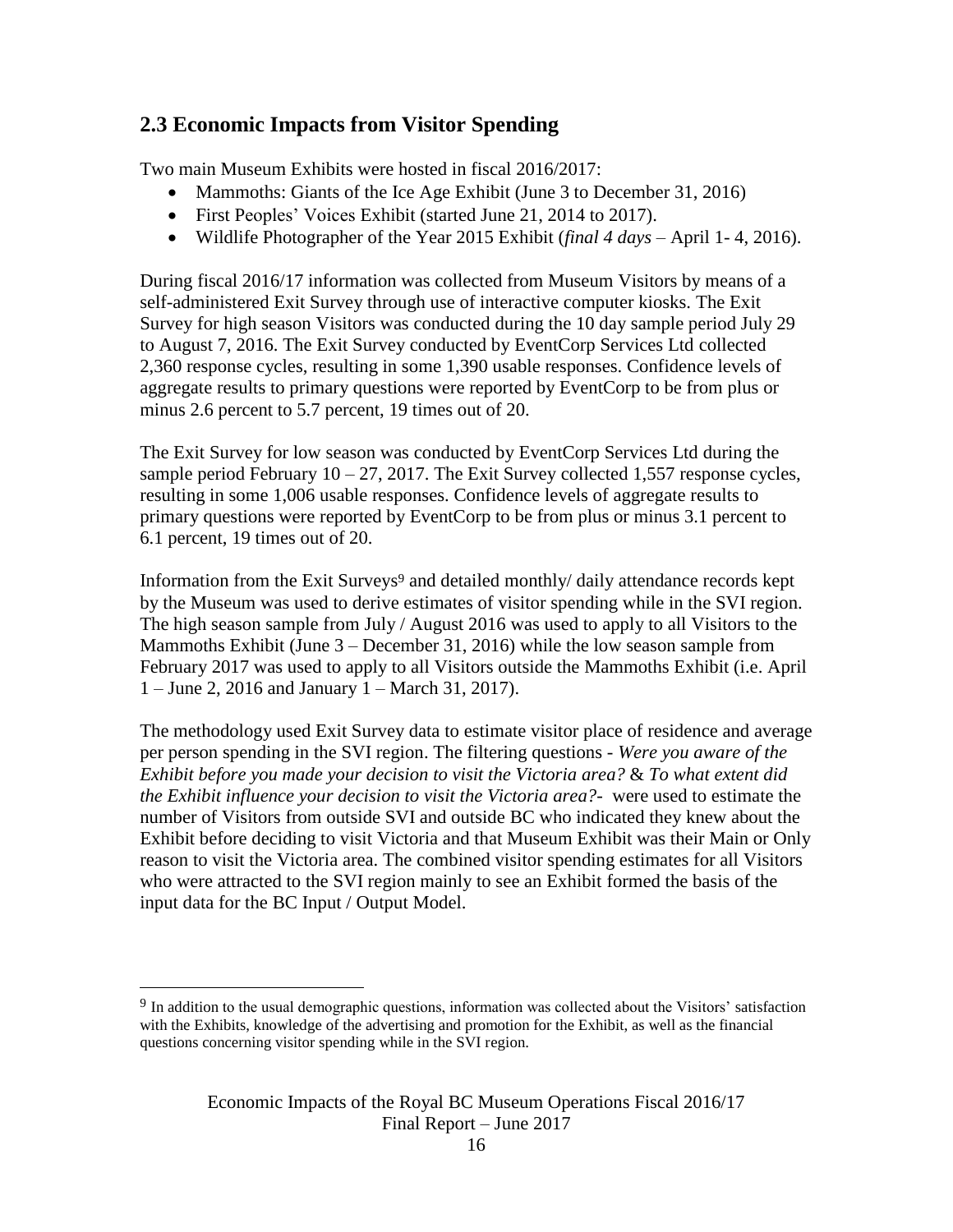Exit Survey respondents from outside the SVI region were asked questions about their total expected spending<sup>10</sup> during their stay in SVI and for a spending breakdown by 7 categories including:

- accommodations;
- restaurants, bars and lounges;
- food, liquor stores and tobacco;
- shopping (arts, crafts, souvenirs, retail, etc.);
- recreational activities (concerts, sporting events, tourist attractions, theatre, etc.);
- transportation (rental car, gas, ferries, parking, taxis, plane ticket, public transportation, other fees / costs, etc.); and,
- other items (not including prior inputs about accommodations, restaurants, bars, lounges, food, liquor stores, tobacco, shopping, recreational activities and transportation).

Visitors were also asked to provide a detailed breakdown of their expenditures while visiting the Museum including purchases made for:

- admission;
- $\bullet$  gift shops;

 $\overline{a}$ 

- IMAX movies;
- café, food trucks or other food; and,
- other Museum expenditures.

Table 5 provides impact estimates from the \$50.306 million of spending by the estimated 43,710 Visitors attracted to the SVI region mainly to see a Museum Exhibit.

- Visitor spending has generated \$13.506 million in additional GDP (income) for the SVI region, with \$9.861 million in Household Income capable of supporting 330 jobs in the local SVI region (or 282 FTE jobs in the local region).
- These impacts rise to \$28.326 million of GDP (income) for the province as a whole, with \$20.113 million in Household Income capable of supporting 535 jobs in BC (or 489 FTE jobs in BC).
- Visitor spending generates significant tax revenues which are estimated to be \$5.495 million federal, \$3.384 million provincial and \$0.708 million municipal, or \$9.586 million in total.
- Table 5 provides details of the induced economic impacts included in the totals. These induced impacts range from 6% to 11% of the total economic impacts reported.
- The overall average annual wage of \$37,605 shown in Table 3 relates mainly to jobs in the Tourism related industries which have a generally lower wage. The induced economic impacts reported in Table 3 show an average annual wage of \$73,435 from higher earning industries.

<sup>&</sup>lt;sup>10</sup> The Exit Survey spending questions asked Visitors to specifically exclude all spending while at the Royal BC Museum. This spending at the Museum was collected separately.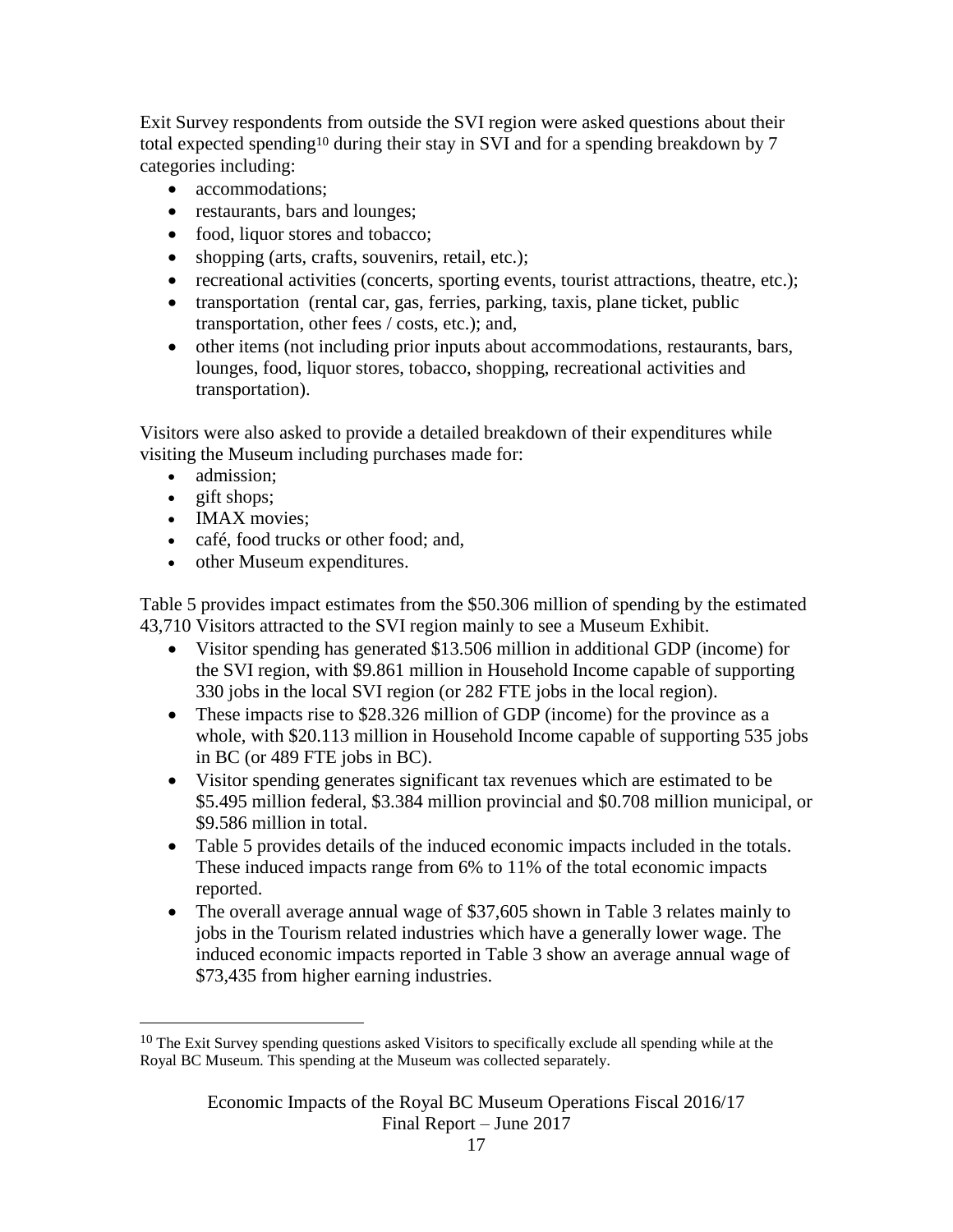## **Table 5: Economic Impacts from Spending by Visitors Attracted to SVI Mainly to See Museum and Exhibits**

### **Economic Impacts to the SVI Region & BC from Spending by Visitors Attracted to SVI Mainly to See Museum and Exhibits Fiscal 2016/17**

- Mammoths Exhibit: June  $3 Dec 31$ , 2016: 276,674 Total Visitors
- Low Season April  $1 -$  June 2, 2016: 46,362 Total Visitors
- Low Season Jan 1 March 31, 2017: 52,960 Total Visitors
- **\$50.306 M Spending - 43,710 Visitors Attracted to SVI Mainly to See Museum Exhibits**

| <b>Economic Impacts (\$ Millions)</b>              | Direct &<br><b>Indirect</b> | <b>Induced</b> | <b>Total</b> |
|----------------------------------------------------|-----------------------------|----------------|--------------|
| Output (Spending) in BC & SVI                      | \$101.656                   | \$5.083        | \$103.392    |
| GDP (Income) in BC & SVI                           | \$26.089                    | \$3.142        | \$28.326     |
| Employment $(\#$ jobs) in BC & SVI                 | 521                         | 31             | 535          |
| Employment (# FTE's) in BC & SVI                   | 476                         | 28             | 489          |
| <b>Average Annual Wage</b><br>(In \$ per employee) | \$35,480                    | \$73,435       | \$37,605     |
| Household Income in BC & SVI                       | \$18.488                    | \$2.268        | \$20.113     |
|                                                    |                             |                |              |
| <b>Output (Spending) in SVI</b>                    | \$75.167                    | \$0.369        | \$75.536     |
| <b>GDP</b> (Income) in SVI                         | \$13.282                    | \$0.224        | \$13.506     |
| Employment (# jobs) in SVI                         | 328                         | $\overline{2}$ | 330          |
| <b>Employment (# FTE's) in SVI</b>                 | 282                         | $\Omega$       | 282          |
| <b>Household Income in SVI</b>                     | \$9.701                     | \$0.160        | \$9.861      |
|                                                    |                             |                |              |
| Federal                                            | \$5.226                     | \$0.269        | \$5.495      |
| Provincial                                         | \$3.205                     | \$0.179        | \$3.384      |
| Municipal                                          | \$0.598                     | \$0.109        | \$0.708      |
| <b>Total Tax Revenue (BC &amp; SVI)</b>            | \$9.029                     | \$0.557        | \$9.586      |
|                                                    |                             |                |              |
| Personal Income Tax                                | \$2.542                     | \$0.208        | \$2.750      |
| Corporate Income Tax                               | \$0.460                     | \$0.050        | \$0.510      |
| <b>Commodity Taxes</b>                             | \$2.225                     | \$0.010        | \$2.235      |
| <b>Subtotal Federal</b>                            | \$5.226                     | \$0.269        | \$5.495      |
|                                                    |                             |                |              |
| Personal Income Tax                                | \$0.874                     | \$0.075        | \$0.950      |
| Corporate Income Tax                               | \$0.260                     | \$0.028        | \$0.288      |
| <b>Commodity Taxes</b>                             | \$2.070                     | \$0.076        | \$2.146      |
| <b>Subtotal Provincial</b>                         | \$3.205                     | \$0.179        | \$3.384      |
|                                                    |                             |                |              |
| <b>Municipal Revenue</b>                           | \$0.598                     | \$0.109        | \$0.708      |
| <b>Total Tax Revenue</b>                           | \$9.029                     | \$0.557        | \$9.586      |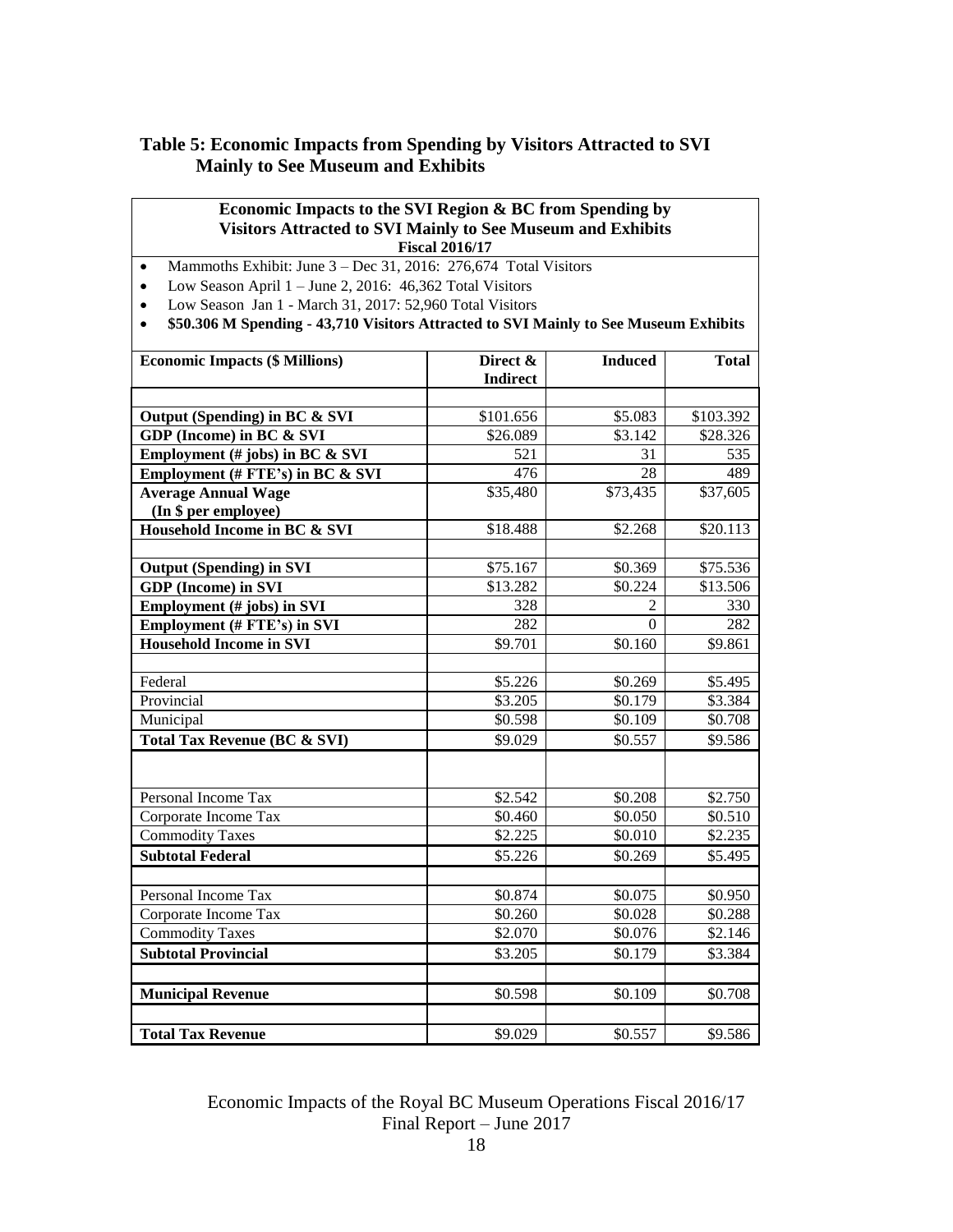All Visitors from outside the SVI Region generate a substantial economic boost to the SVI economy, by spending their tourism dollar in the Victoria area, as opposed to their own local community. For those Visitors from within BC, this transfer of tourism spending to Victoria is a benefit to the Victoria area, while it may represent an economic drain from another BC community.

For those Visitors from outside BC, the transfer of tourism spending to the Victoria area, plus related visitor spending in other communities in BC provides a positive impact to both the local region and BC as a whole.

Table 6 provides impact estimates from the \$14.705 million of spending by the estimated 12,777 out-of-province Visitors attracted to the SVI region mainly to see a Museum Exhibit.

- Visitor spending has generated \$3.948 million in additional GDP (income) for the SVI region, with \$2.883 million in Household Income capable of supporting 96 jobs in the local SVI region (or 82 FTE jobs in the local region).
- These impacts rise to \$8.545 million of GDP (income) for the province as a whole, with \$6.067 million in Household Income capable of supporting a total of 161 jobs in BC (or 147 FTE jobs in BC).
- Visitor spending generates significant tax revenues which are estimated to be \$1.606 million federal, \$0.989 million provincial and \$0.207 million municipal, or \$2.802 million in total.

**Visitor Spending and Commodity Tax Revenue** – Tables 5 and 6 estimates of Commodity Taxes (HST/GST, gasoline tax, liquor tax, tobacco tax, lottery tax etc) paid by Visitors range from 41% of total federal tax to 63% of provincial tax. The Municipal Tax estimate is almost 100% Hotel Room / Accommodation Tax.

Overall, Commodity Taxes paid by Visitors represent 53% of the total taxes paid by Visitors. This compares to just 13% paid by the Museum on Commodity or Product Taxes for its annual operations (which is as expected due to the very different nature of the Museum expenditures).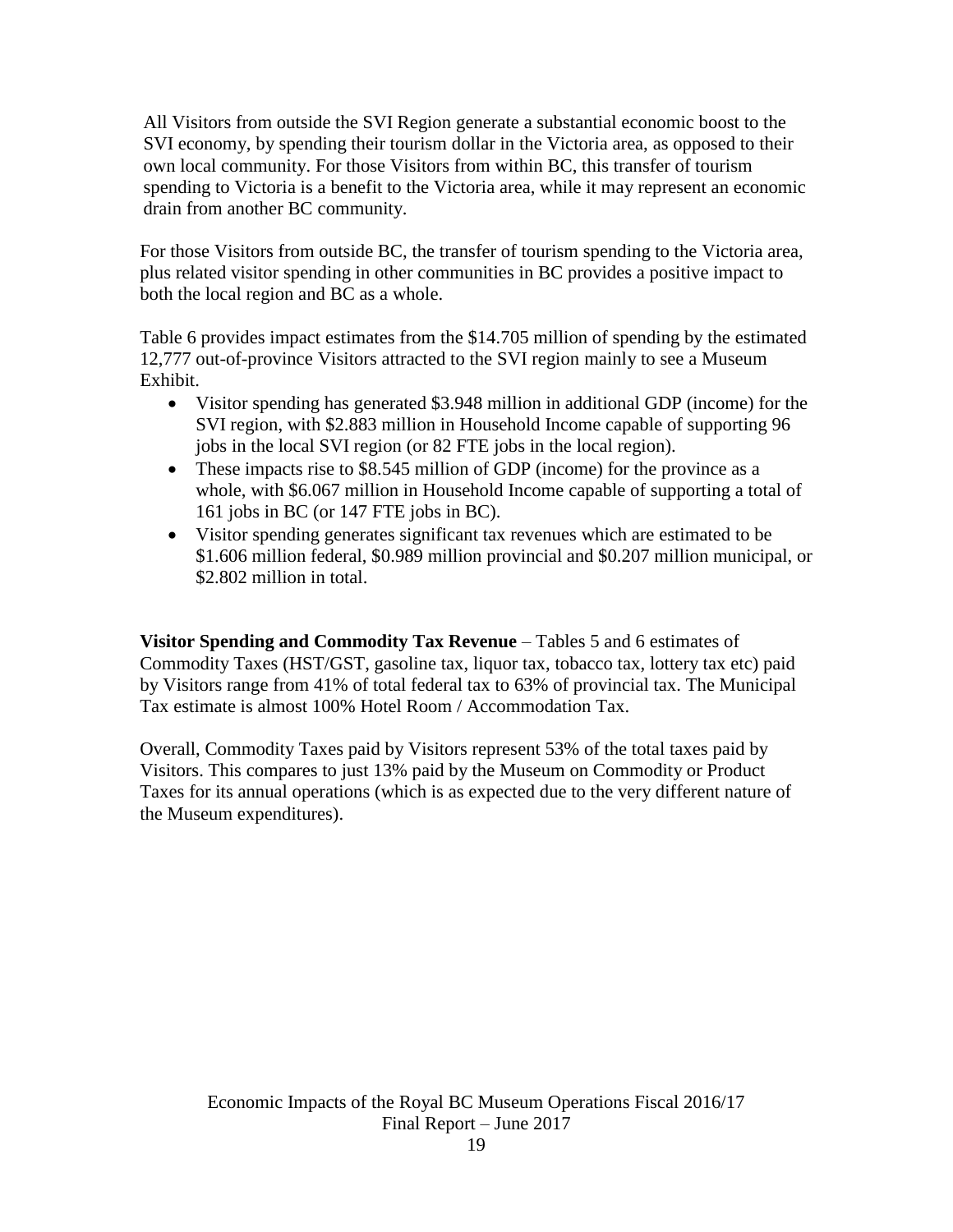## **Table 6: Economic Impacts from Spending by Out-of-Province Visitors Attracted to SVI Mainly to See Museum and Exhibits**

| Economic Impacts to the SVI Region & BC from Spending by Out-of-Province<br><b>Visitors Attracted to SVI Mainly to See Museum and Exhibits</b><br><b>Fiscal 2016/17</b> |                             |                |              |  |  |
|-------------------------------------------------------------------------------------------------------------------------------------------------------------------------|-----------------------------|----------------|--------------|--|--|
| Mammoths Exhibit: June 3 - Dec 31, 2016: 276,674 Total Visitors<br>$\bullet$                                                                                            |                             |                |              |  |  |
| Low Season April $1 -$ June 2, 2016: 46,362 Total Visitors<br>$\bullet$                                                                                                 |                             |                |              |  |  |
| Low Season Jan 1 - March 31, 2017: 52,960 Total Visitors<br>$\bullet$                                                                                                   |                             |                |              |  |  |
| \$14.705 M Spending by 12,777 Out-of-Province Visitors Attracted to SVI Mainly to see<br>$\bullet$<br><b>Museum and Exhibits</b>                                        |                             |                |              |  |  |
| <b>Economic Impacts (\$ Millions)</b>                                                                                                                                   | Direct &<br><b>Indirect</b> | <b>Induced</b> | <b>Total</b> |  |  |
|                                                                                                                                                                         | \$29.715                    | \$1.473        | \$31.188     |  |  |
| Output (Spending) in BC & SVI<br>GDP (Income) in BC & SVI                                                                                                               | \$7.626                     | \$0.918        | \$8.545      |  |  |
| Employment (# jobs) in BC & SVI                                                                                                                                         | 152                         | 9              | 161          |  |  |
| Employment (# FTE's) in BC & SVI                                                                                                                                        | 139                         | 8              | 147          |  |  |
| <b>Average Annual Wage</b>                                                                                                                                              | \$35,480                    | \$73,435       | \$37,605     |  |  |
| (In \$ per employee)                                                                                                                                                    |                             |                |              |  |  |
| Household Income in BC & SVI                                                                                                                                            | \$5.404                     | \$0.663        | \$6.067      |  |  |
|                                                                                                                                                                         |                             |                |              |  |  |
| <b>Output (Spending)</b> in SVI                                                                                                                                         | \$21.972                    | \$0.108        | \$22.080     |  |  |
| <b>GDP</b> (Income) in SVI                                                                                                                                              | \$3.882                     | \$0.065        | \$3.948      |  |  |
| Employment (# jobs) in SVI                                                                                                                                              | 96                          | 1              | 96           |  |  |
| <b>Employment (# FTE's) in SVI</b>                                                                                                                                      | 82                          | 0              | 82           |  |  |
| <b>Household Income in SVI</b>                                                                                                                                          | \$2.836                     | \$0.047        | \$2.883      |  |  |
|                                                                                                                                                                         |                             |                |              |  |  |
| Federal                                                                                                                                                                 | \$1.528                     | \$0.078        | \$1.606      |  |  |
| Provincial                                                                                                                                                              | \$0.937                     | \$0.052        | \$0.989      |  |  |
| Municipal                                                                                                                                                               | \$0.175                     | \$0.032        | \$0.207      |  |  |
| <b>Total Tax Revenue (BC &amp; SVI)</b>                                                                                                                                 | \$2.639                     | \$0.163        | \$2.802      |  |  |
|                                                                                                                                                                         |                             |                |              |  |  |
| Personal Income Tax                                                                                                                                                     | \$0.743                     | \$0.061        | \$0.804      |  |  |
| Corporate Income Tax                                                                                                                                                    | \$0.134                     | \$0.015        | \$0.149      |  |  |
| <b>Commodity Taxes</b>                                                                                                                                                  | \$0.650                     | \$0.003        | \$0.653      |  |  |
| <b>Subtotal Federal</b>                                                                                                                                                 | \$1.528                     | \$0.078        | \$1.606      |  |  |
|                                                                                                                                                                         |                             |                |              |  |  |
| Personal Income Tax                                                                                                                                                     | \$0.256                     | \$0.022        | \$0.278      |  |  |
| Corporate Income Tax                                                                                                                                                    | \$0.076                     | \$0.008        | \$0.084      |  |  |
| <b>Commodity Taxes</b>                                                                                                                                                  | \$0.605                     | \$0.022        | \$0.627      |  |  |
| <b>Subtotal Provincial</b>                                                                                                                                              | \$0.937                     | \$0.052        | \$0.989      |  |  |
| <b>Municipal Revenue</b>                                                                                                                                                | \$0.175                     | \$0.032        | \$0.207      |  |  |
| <b>Total Tax Revenue</b>                                                                                                                                                | \$2.639                     | \$0.163        | \$2.802      |  |  |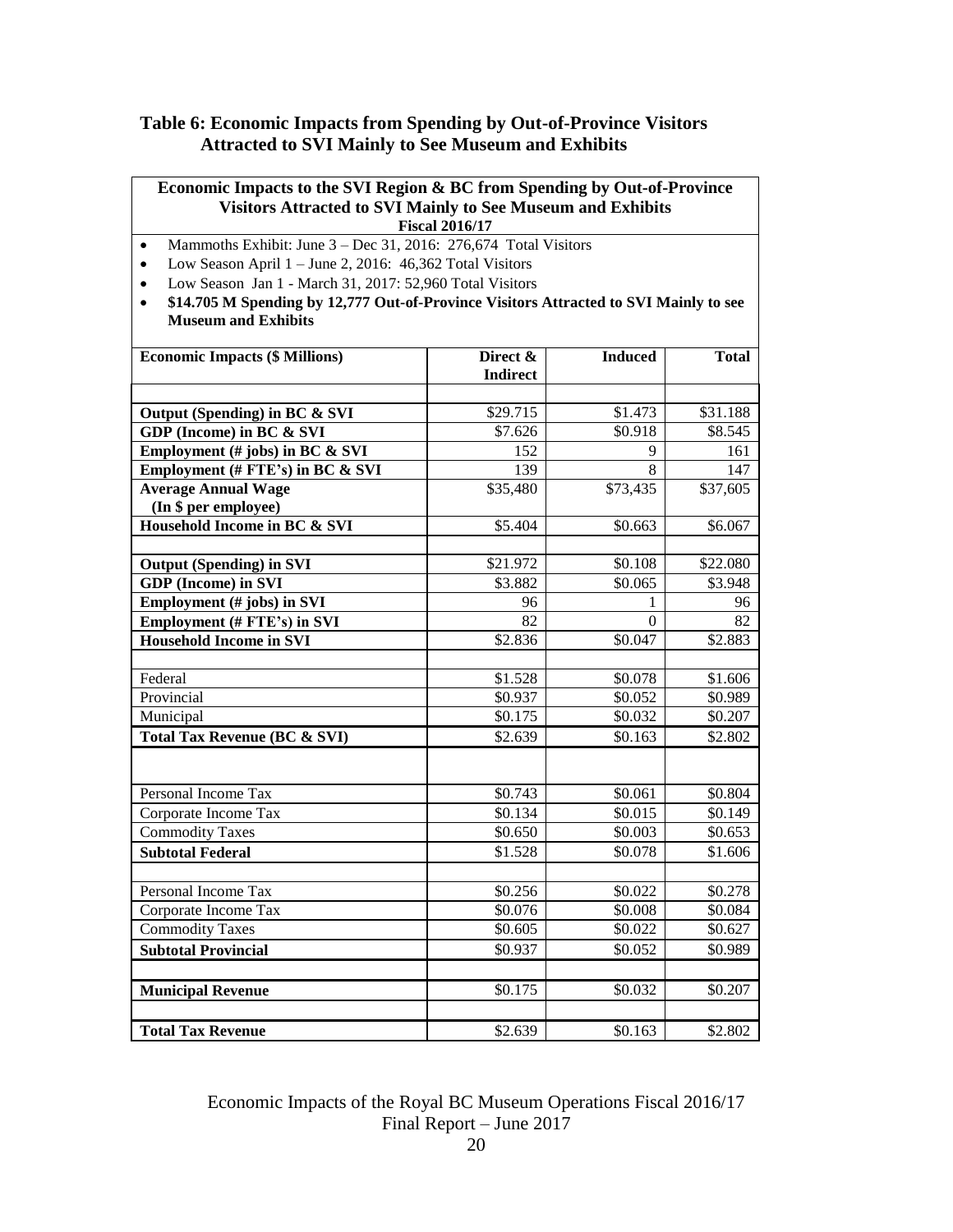# **2.4 Museum Visitors to the Region – High and Low Season**

The total number of Visitors to the Museum was taken from daily / monthly Museum ticket sales and admission statistics. Table 7 provides the estimate of Visitors by place of residence derived from Exit Survey information.

- For the high season Mammoths Exhibit (June 3 to December 31, 2016) 28% of Museum Visitors are estimated to be local residents and 72% of Visitors from outside the SVI region. It is estimated 46% of all Visitors in high season are from outside BC.
- For the low season periods (Spring 2016 and Winter 2017) 49% of Museum Visitors are estimated to be local residents and 51% of Visitors from outside the SVI region. It is estimated 24% of all Visitors in low season are from outside BC. Attendance records show 46,362 Visitors during the Spring 2016: April 1 – June 2, 2016 period and 52,960 Visitors during the Winter 2017: January 1 – March 31, 2017 period or 99,322 low season Visitors in total.

| Place of Residence of Museum Visitors – Fiscal 2016/17                                     |                                                                                                        |               |                                                                                                                  |               |  |
|--------------------------------------------------------------------------------------------|--------------------------------------------------------------------------------------------------------|---------------|------------------------------------------------------------------------------------------------------------------|---------------|--|
|                                                                                            | <b>High Season:</b><br><b>Mammoths Exhibit</b><br>(June 3 <sup>rd</sup> – Dec 31 <sup>st</sup> , 2016) |               | <b>Low Seasons:</b><br>(April $1^{st}$ – June $2^{nd}$ , 2016)<br>(Jan $1^{st}$ – March 31 <sup>st</sup> , 2017) |               |  |
|                                                                                            | <b>Estimated #</b><br><b>Visitors</b>                                                                  | $\frac{0}{0}$ | <b>Estimated #</b><br><b>Visitors</b>                                                                            | $\frac{0}{0}$ |  |
| Greater Victoria                                                                           | 66,210                                                                                                 | 24%           | 43,814                                                                                                           | 44%           |  |
| VI & South of Nanaimo<br>Nanaimo & North VI                                                | 9,915<br>16,313                                                                                        | 4%<br>6%      | 5,213<br>7,326                                                                                                   | 5%<br>7%      |  |
| <b>Greater Vancouver</b><br>Other BC                                                       | 36,144<br>21.430                                                                                       | 13%<br>8%     | 14,088<br>4,649                                                                                                  | 14%<br>5%     |  |
| Other Canada                                                                               | 32,625                                                                                                 | 12%           | 8,735                                                                                                            | 9%            |  |
| Other USA<br>Other World                                                                   | 49,577<br>44,460                                                                                       | 18%<br>16%    | 10,284<br>5,213                                                                                                  | 10%<br>5%     |  |
| <b>Total Visitors</b>                                                                      | 276,674                                                                                                | 100%          | 99,322                                                                                                           | 100%          |  |
| <b>Local Visitors from SVI</b>                                                             | 76,125                                                                                                 | 28%           | 49,027                                                                                                           | 49%           |  |
| <b>Visitors from Outside SVI</b><br><b>Visitors from Outside BC</b>                        | 200,549<br>126,662                                                                                     | 72%<br>46%    | 50,295<br>24,232                                                                                                 | 51%<br>24%    |  |
|                                                                                            |                                                                                                        |               |                                                                                                                  |               |  |
| <b>Visitors Attracted to SVI Mainly</b><br>to see Exhibit                                  | 35,370                                                                                                 | 12.8%         | 8,340                                                                                                            | 8.4%          |  |
| <b>Visitors from Outside BC</b><br><b>Attracted to SVI Mainly to see</b><br><b>Exhibit</b> | 10,339                                                                                                 | 3.7%          | 2,438                                                                                                            | 2.5%          |  |

## **Table 7: Visitors to the Museum and Exhibits by Place of Residence**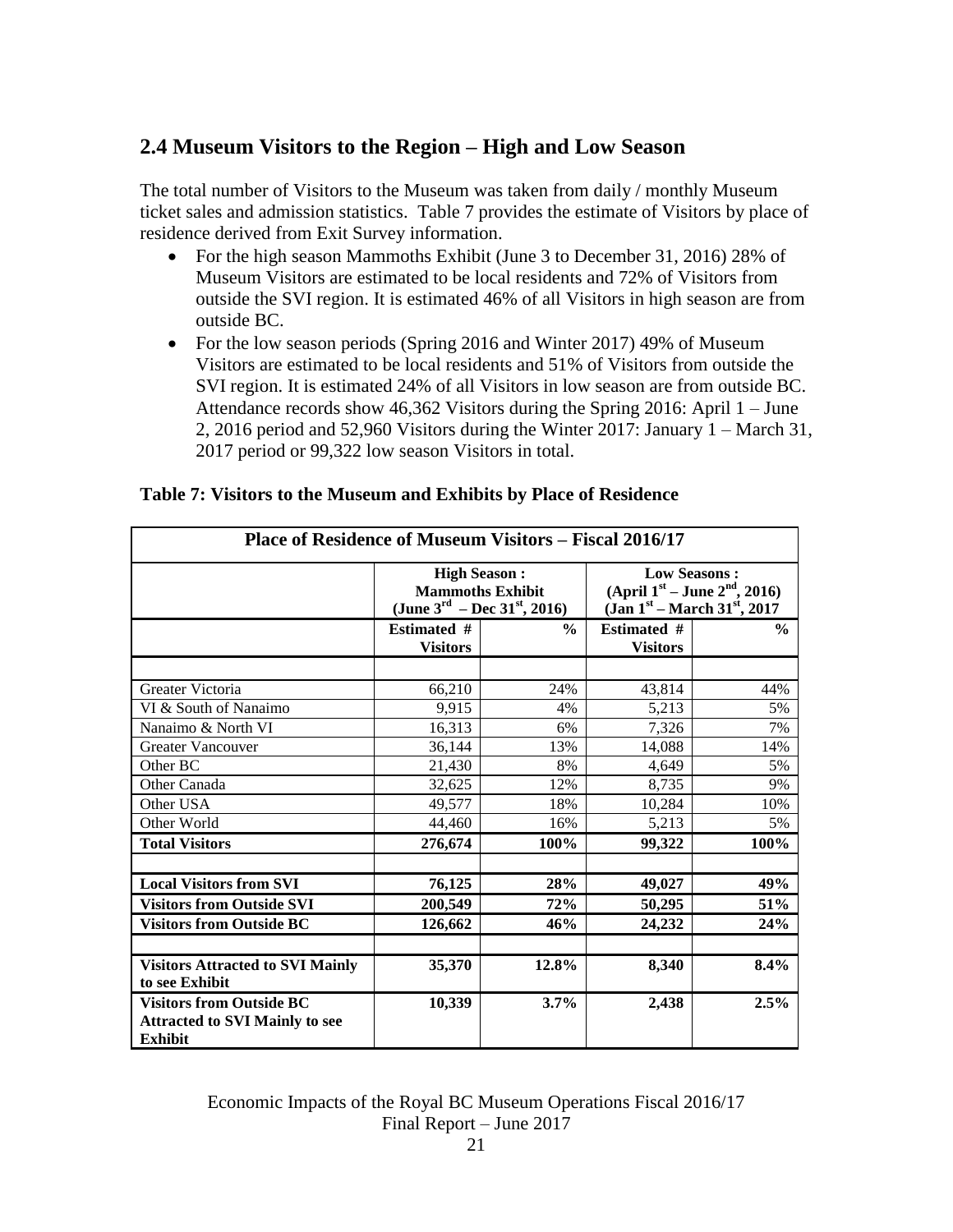The number of Visitors attracted to SVI mainly to see the Museum Exhibits is estimated from answers to Exit Surveys conducted in July / August for the Mammoths Exhibit (high season Visitors) and in February 2017 (low season Visitors). The Exit Surveys included 2 separate questions for Visitors residing outside the local SVI region. The first question served as a filter to ensure that only Visitors who were aware of the Exhibit before deciding to visit the Victoria area were asked the second question to determine how the Exhibit had influenced their decision to visit Victoria.

| Q71. Were you aware of the Mammoths: Giants of the Ice Age exhibition before you made<br>your decision to visit the Victoria area? (June $2 - Dec 31, 2016$ ) |            |               |               |                  |  |  |
|---------------------------------------------------------------------------------------------------------------------------------------------------------------|------------|---------------|---------------|------------------|--|--|
| (Asked only if a visitor from outside SVI)                                                                                                                    | Survey #   | $\frac{6}{9}$ | # of Visitors |                  |  |  |
| Yes                                                                                                                                                           | 137        | 46.1%         | 92,509        |                  |  |  |
| N <sub>0</sub>                                                                                                                                                | 160        | 53.9%         | 108,040       |                  |  |  |
| <b>Total</b>                                                                                                                                                  | 297        | 100%          | 200,549       |                  |  |  |
| Q72. To what extent did the Mammoths: Giants of the Ice Age exhibition influence your<br>decision to visit the Victoria area? (June 2 – Dec 31, 2016)         |            |               |               |                  |  |  |
| (Asked only if a visitor from outside SVI                                                                                                                     | Survey $#$ | $\frac{6}{9}$ | # of Visitors |                  |  |  |
|                                                                                                                                                               |            |               |               | # Visitors       |  |  |
| and knew about Exhibit before decision to                                                                                                                     |            |               |               | <b>Attracted</b> |  |  |
| visit Victoria area)                                                                                                                                          |            |               |               | by Exhibit       |  |  |
| Only Reason                                                                                                                                                   | 14         | 4.7%          | 9,486         | 9,486            |  |  |
| Main Reason                                                                                                                                                   | 25         | 8.5%          | 16,938        | 16,938           |  |  |
| Small part of decision                                                                                                                                        | 45         | 15.2%         | 30,489        |                  |  |  |
| Would have come anyways                                                                                                                                       | 50         | 17.0%         | 33,876        |                  |  |  |
| More influenced by First Peoples' Voices Ex.                                                                                                                  | 2          | 0.7%          | 1,355         |                  |  |  |
| Didn't know about Exhibit                                                                                                                                     | 160        | 54.0%         | 108,405       |                  |  |  |

## **Table 8: High Season: Estimating Number of Visitors Attracted to SVI Mainly to See Museum and Exhibits**

| Q73. Were you aware of the Our Living Languages: First Peoples' Voices in BC exhibition<br>before you made your decision to visit the Victoria area? (June 2 - Dec 31, 2016) |            |               |               |                  |  |
|------------------------------------------------------------------------------------------------------------------------------------------------------------------------------|------------|---------------|---------------|------------------|--|
| (Asked only if a visitor from outside SVI)                                                                                                                                   | Survey $#$ | $\frac{0}{0}$ | # of Visitors |                  |  |
| Yes                                                                                                                                                                          | 72         | 26.8%         | 53,678        |                  |  |
| N <sub>0</sub>                                                                                                                                                               | 197        | 73.2%         | 146,870       |                  |  |
| <b>Totals</b>                                                                                                                                                                | 269        | 100%          | 200,549       |                  |  |
|                                                                                                                                                                              |            |               |               |                  |  |
| Q74. To what extent did the Our Living Languages: First Peoples' Voices in BC exhibition<br>influence your decision to visit the Victoria area? (June $2 - Dec 31, 2016$ )   |            |               |               |                  |  |
|                                                                                                                                                                              |            |               |               |                  |  |
| (Asked only if a visitor from outside SVI)                                                                                                                                   | Survey #   | $\frac{0}{0}$ | # of Visitors | # Visitors       |  |
| and knew about Exhibit before decision to                                                                                                                                    |            |               |               | <b>Attracted</b> |  |
| visit Victoria area)                                                                                                                                                         |            |               |               | by Exhibit       |  |
| Only Reason                                                                                                                                                                  | 4          | 1.5%          | 2,982         | 2,982            |  |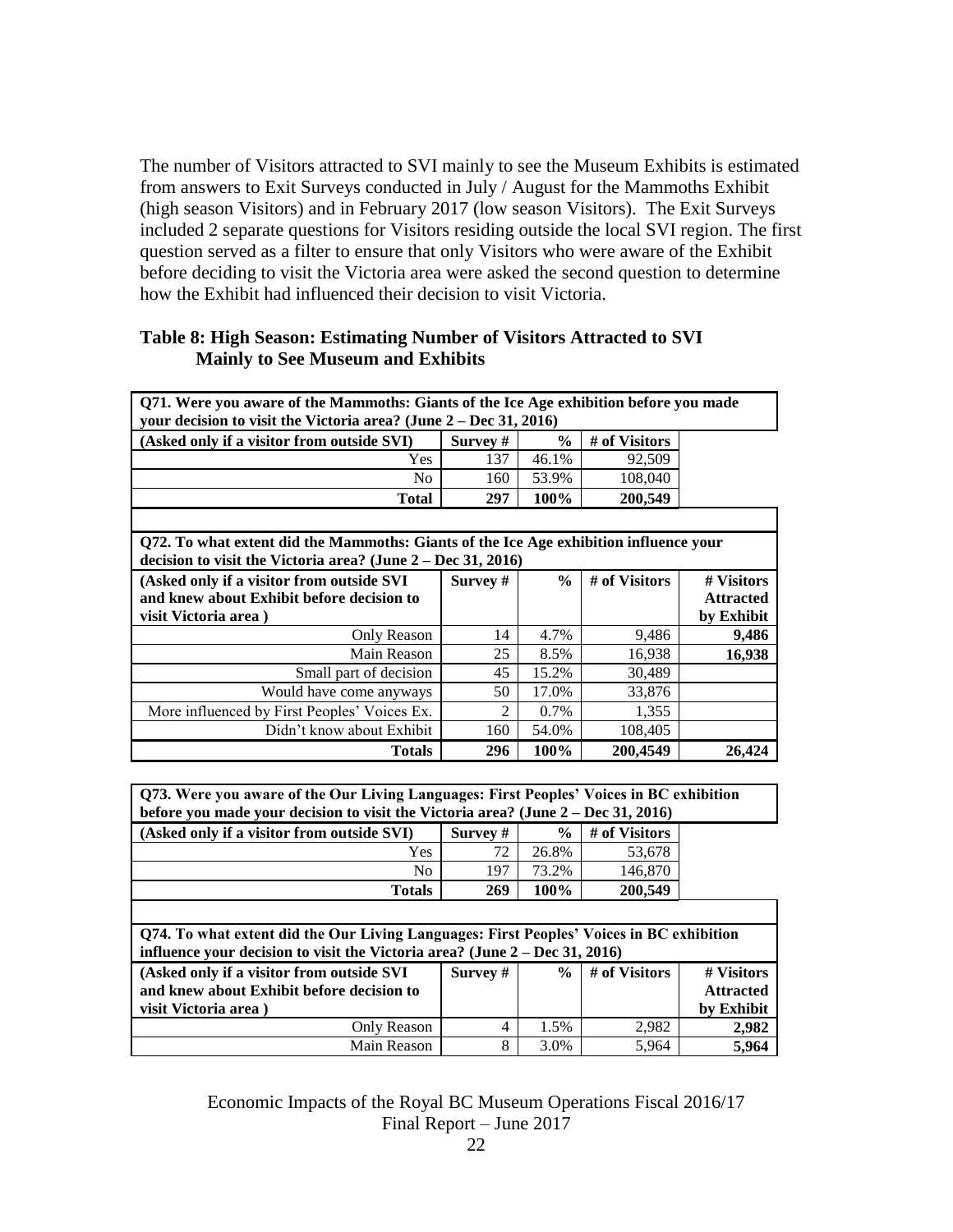| Small part of decision                                                                                                             | 22  | 8.2%    | 16,402  |        |
|------------------------------------------------------------------------------------------------------------------------------------|-----|---------|---------|--------|
| Would have come anyways                                                                                                            | 22  | 8.2%    | 16,402  |        |
| More influenced by Mammoths Exhibit                                                                                                | 16  | $6.0\%$ | 11.929  |        |
| Didn't know about Exhibit                                                                                                          | 197 | 73.2%   | 146,870 |        |
| <b>Totals</b>                                                                                                                      | 269 | 100%    | 200,549 | 8,946  |
|                                                                                                                                    |     |         |         |        |
| # Visitors Attracted to SVI Mainly to see<br>Mammoths Exhibit (June 2 – Dec 31, 2016)                                              |     |         |         | 26,424 |
| # Visitors Attracted to SVI Mainly to see<br>First Peoples' Voices Exhibit (June 2 – Dec<br>31, 2016)                              |     |         |         | 8.946  |
| <b>Estimated Visitors Attracted to Mammoths</b><br><b>Exhibit &amp; First Peoples' Voices Exhibit</b><br>$(June 2 - Dec 31, 2016)$ |     |         |         | 35,370 |

# **Table 9: Low Season: Estimating Number of Visitors Attracted to SVI Mainly to See Museum and Exhibits**

| Q58. Were you aware of the Royal BC Museum before you made your decision to visit the         |          |               |               |                  |
|-----------------------------------------------------------------------------------------------|----------|---------------|---------------|------------------|
| Victoria area? (April 1- June2, 2016 & Jan 1 - March 31, 2017)                                |          |               |               |                  |
| (Asked only if a visitor from outside SVI)                                                    | Survey # | $\frac{0}{0}$ | # of Visitors |                  |
| Yes                                                                                           | 148      | 74.4%         | 37.405        |                  |
| No                                                                                            | 51       | 25.6%         | 12,890        |                  |
| <b>Totals</b>                                                                                 | 199      | 100%          | 50,295        |                  |
|                                                                                               |          |               |               |                  |
| Q59. To what extent did the Museum influence your decision to visit the Victoria area? (April |          |               |               |                  |
| 1- June2, 2016 & Jan 1 - March 31, 2017)                                                      |          |               |               |                  |
| (Asked only if a visitor from outside SVI                                                     | Survey # | $\frac{0}{0}$ | # of Visitors | $#$ Incr.        |
| and knew about Exhibit before decision to                                                     |          |               |               | <b>Visitors</b>  |
| visit Victoria area)                                                                          |          |               |               | <b>Attracted</b> |
| Only Reason                                                                                   | 12       | 6.0%          | 3,033         | 3,033            |
| Main Reason                                                                                   | 21       | 10.6%         | 5,308         | 5,308            |
| Small part of decision                                                                        | 55       | 27.6%         | 13,901        |                  |
| Would have come anyways                                                                       | 60       | 30.2%         | 15,164        |                  |
| Didn't know about Museum                                                                      | 51       | 25.6%         | 12,890        |                  |
| <b>Totals</b>                                                                                 | 139      | 100%          | 50,547        | 8,340            |
|                                                                                               |          |               |               |                  |
| <b>Estimated Visitors Attracted to SVI Mainly</b>                                             |          |               |               | 8,340            |
| to see Museum (April 1- June2, 2016 & Jan                                                     |          |               |               |                  |
| $1 - March 31, 2017$                                                                          |          |               |               |                  |
| # Visitors Attracted to SVI Mainly to see                                                     |          |               |               | 3,893            |
| Museum (April 1- June2, 2016)                                                                 |          |               |               |                  |
| # Visitors Attracted to SVI Mainly to see                                                     |          |               |               | 4,447            |
| <b>Museum</b> (Jan 1 – March 31, 2017)                                                        |          |               |               |                  |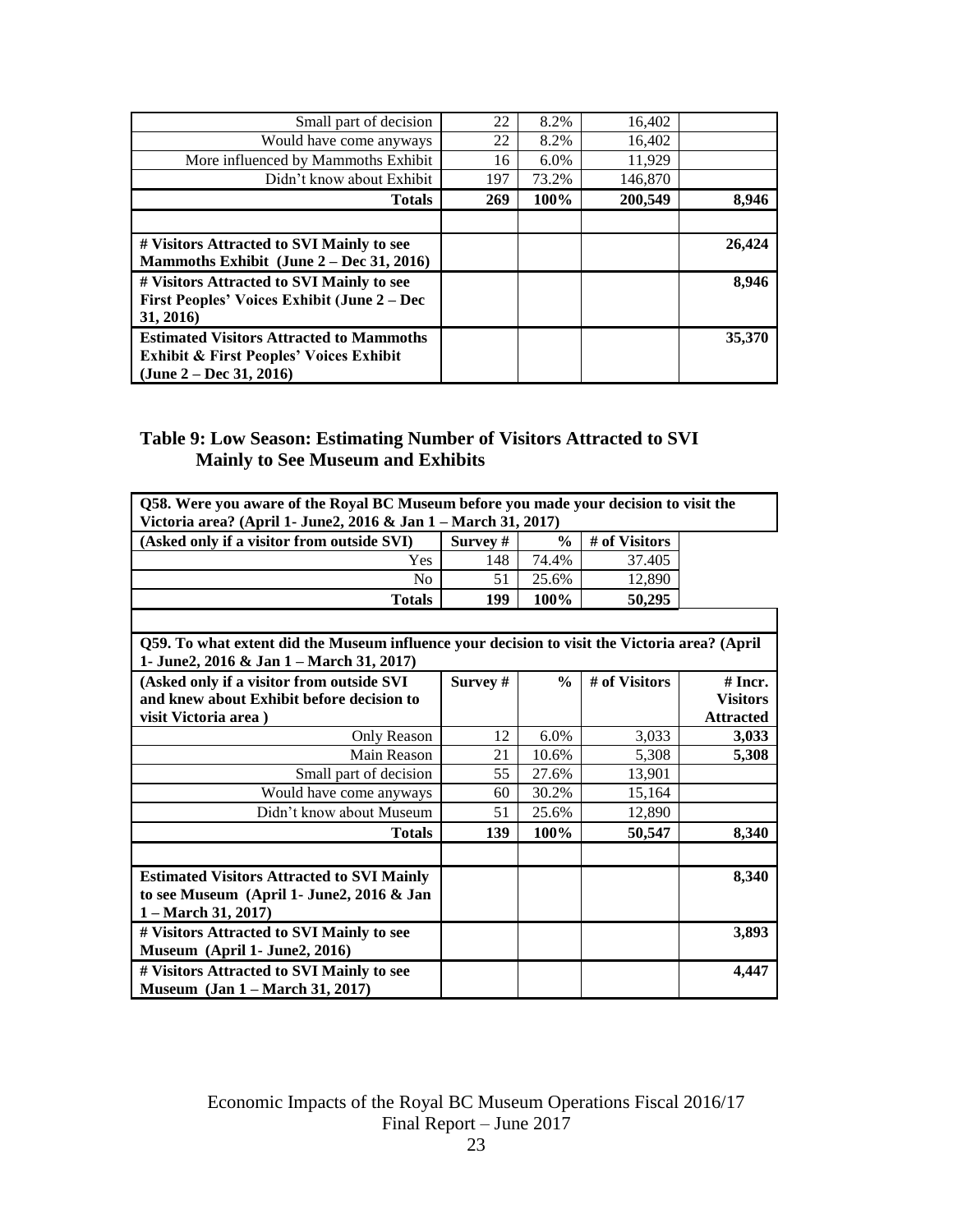| # of Visitors Attracted to SVI<br>During Fiscal 2016/2017 | # Visitors<br><b>Attracted to SVI</b><br><b>Mainly to see</b><br><b>Museum &amp; Exhibits</b> | # Out-of-Province<br>Visitors <sup>11</sup><br><b>Attracted to SVI</b><br><b>Mainly to see</b><br><b>Museum &amp; Exhibits</b> |
|-----------------------------------------------------------|-----------------------------------------------------------------------------------------------|--------------------------------------------------------------------------------------------------------------------------------|
| High Season - Mammoths Exhibit                            | 26,424                                                                                        | 7,724                                                                                                                          |
| High Season – First Peoples' Voices                       | 8,946                                                                                         | 2,615                                                                                                                          |
| High Season - # Attracted Visitors                        | 35,370                                                                                        | 10,339                                                                                                                         |
|                                                           |                                                                                               |                                                                                                                                |
| Low Season Spring 2016                                    | 3,893                                                                                         | 1,138                                                                                                                          |
| Low Season Winter 2017                                    | 4,447                                                                                         | 1,300                                                                                                                          |
| Low Season - # Attracted Visitors                         | 8,340                                                                                         | 2,438                                                                                                                          |
| Total # Visitors attracted to SVI                         | 43,710                                                                                        | 12.777                                                                                                                         |

### **Table 10: Visitors Attracted to SVI Mainly to See Museum and Exhibits**

Combining the Exit Survey results and Museum attendance statistics provides the estimates shown in Table 10.

- It is estimated 43,710 Visitors were attracted to SVI mainly to see a Museum Exhibit. This estimate is comprised of the 35,370 Visitors attracted to SVI during the High Season Mammoths Exhibit, plus a further 8,340 Visitors attracted to SVI during Low Season.
- It is estimated that 12,777 out-of-province Visitors were attracted to SVI mainly to see a Museum Exhibit. This estimate is comprised of the 10,339 out-ofprovince Visitors attracted to SVI during the High Season Mammoths Exhibit, plus a further 2,438 out-of-province Visitors attracted to SVI during Low Season.

<sup>11</sup> The number of out-of-province Visitors attracted to SVI mainly to see a Museum Exhibit was estimated by using the same proportions of Visitors estimated for the previous Titanic and Treasures impact studies where there was a larger sample size to estimate this smaller group of Visitors.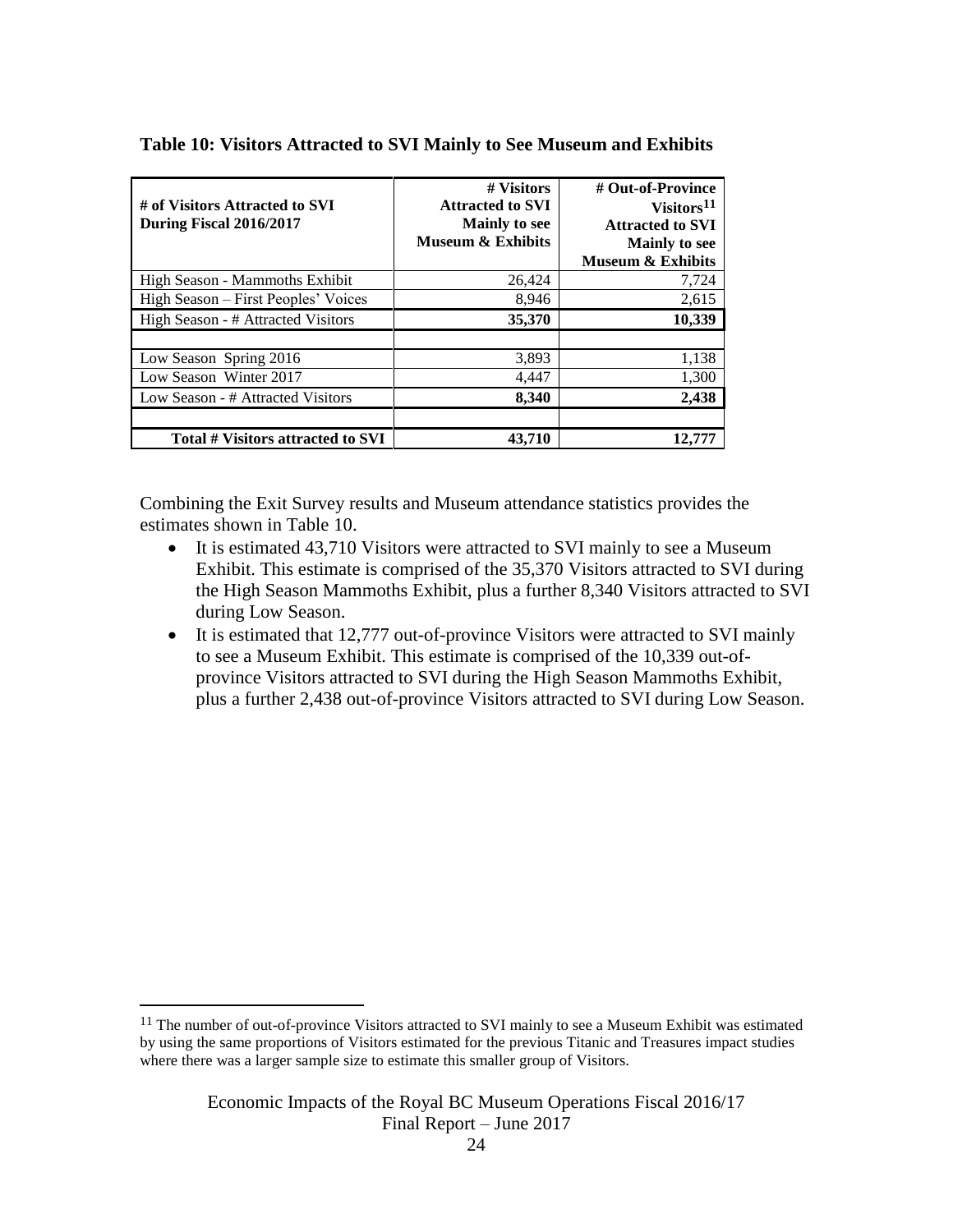|                                                             | <b>High Season</b>                                                    |                                                      | <b>Low Season</b>                                                     |                                                      |
|-------------------------------------------------------------|-----------------------------------------------------------------------|------------------------------------------------------|-----------------------------------------------------------------------|------------------------------------------------------|
| Average Per Person \$ Spending<br>on Trip to SVI Region     | <b>Raw Exit</b><br><b>Survey</b><br><b>Visitor</b><br><b>Spending</b> | <b>Adjusted</b><br><b>Visitor</b><br><b>Spending</b> | <b>Raw Exit</b><br><b>Survey</b><br><b>Visitor</b><br><b>Spending</b> | <b>Adjusted</b><br><b>Visitor</b><br><b>Spending</b> |
| Accommodation                                               | \$529                                                                 | \$260.12                                             | \$360                                                                 | \$181.04                                             |
| Restaurant, Bars, Lounges                                   | \$309                                                                 | \$256.54                                             | \$260                                                                 | \$219.94                                             |
| Food, Liquor, Tobacco                                       | \$138                                                                 | \$114.57                                             | \$113                                                                 | \$95.59                                              |
| Shopping                                                    | \$194                                                                 | \$161.06                                             | \$171                                                                 | \$144.65                                             |
| <b>Recreational Activities</b>                              | \$163                                                                 | \$135.33                                             | \$143                                                                 | \$120.97                                             |
| Transportation                                              | \$201                                                                 | \$166.87                                             | \$149                                                                 | \$126.04                                             |
| Other Items                                                 | \$119                                                                 | \$98.80                                              | \$98                                                                  | \$82.90                                              |
| <b>Average Per Person \$ Spending</b><br>on Trip to SVI     | \$1,653                                                               | \$1,193.28                                           | \$1,294                                                               | \$971.13                                             |
| # Exit Survey observations                                  | 229                                                                   | 229                                                  | 214                                                                   | 214                                                  |
| $Av \# Nights - on Full Trip$                               | 7.8 nights                                                            | 7.8 nights                                           | 3.9 nights                                                            | 3.9 nights                                           |
| $Av \# Nights - SVI Visit$                                  | 4.0 nights                                                            | 4.0 nights                                           | 3.3 nights                                                            | 3.3 nights                                           |
| % Visitors on Day Trip to SVI -<br><b>No Overnight Stay</b> | 15.5%                                                                 | 15.5%                                                | 17.5%                                                                 | 17.5%                                                |
| Av # Persons in Party to SVI                                | 3.2 persons                                                           | 3.2 persons                                          | 3.0 persons                                                           | 3.0 persons                                          |

**Table 11: Comparison of Visitor Spending – High & Low Season Exit Surveys** 

,

Table 11 provides a comparison between High and Low Season of Visitor spending estimates as well as general measures of length of stay and group size.

**Adjustments to the Visitor Spending Raw Exit Survey Data**: Visitor spending, family composition, length of trip, day Visitors and overnight Visitors and so on were converted into a blended average per person \$ spent on the trip to SVI. A significant number of adjustments to the Raw Visitor spending data from the Exit Survey data were required. These include:

- Accommodation: This category was adjusted to include Visitors who stayed with family or friends or made other arrangements and did not answer the \$ spent on accommodation question. Also, Visitors who said they were on a day trip to the SVI region (15.5% and 17.5% of Visitors for High and Low Season, respectively) were blended into the average accommodations cost. These adjustments reduced the \$529 raw reported accommodations cost of the trip to \$260.12 for High Season Visitors and from \$360 spent on accommodations to \$181.04 for Low Season Visitors, representing an average paid by all Visitors for their trip.
- Child Visitors: Visitors aged 11 years and under are assigned \$0 spending, as all their spending is assumed to be included in the estimates provided by their parent / guardian. The average per person cost is blended to include the zero spending of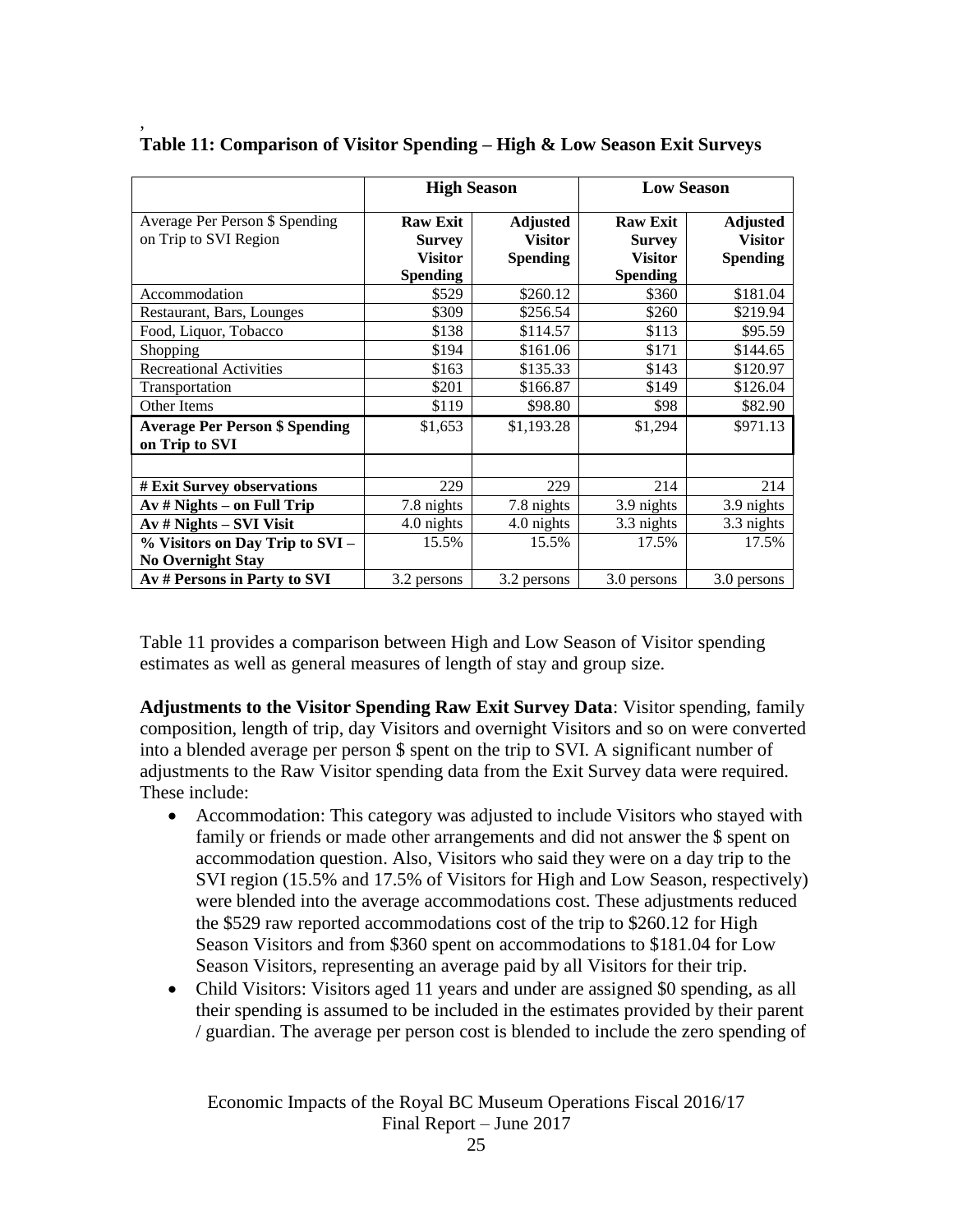these children – representing some 17.0% of the Visitors in High Season and 15.4% of the Visitors in Low Season.

- Youth Visitors: Visitors aged 12 to 17 years were asked the same Visitor spending questions as adults. The Raw Visitor spending data from the Exit Survey by Age Groups was examined in previous studies. The Visitor spending data provided by Youth (14.9% of Visitors in High Season and 7.7% in Low Season) have been retained in the blended average spending. In general the Youth spending appeared to be quite high. It is possible a parent / guardian assisted the Youth when answering the questions and provided estimates of the total travel costs. As the data responses have been edited / cleaned it is likely that the Youth spending data has reliability.
- Average number nights in SVI: The questions concerning average number of nights spent in SVI was only answered by respondents who said their trip away from home was at least one night. Respondents who were on a day-trip (15.5% and 17.5% of Visitors for High and Low Season, respectively) have been blended into the responses to produce an average 4.0 nights in SVI for High Season and 3.3 nights in SVI for Low Season.

The total Visitor spending was derived from the data in Tables 10 and 11 and used as input data for the BC Input – Output Model. The model used the amounts spent on categories of accommodations, restaurants, shopping, transportation and so on to estimate the impact on the various tourism related industries. The full economic impacts have already been presented in Table 5 (Economic Impacts from Spending by Visitors Attracted to SVI Mainly to See Museum and Exhibits) and Table 6 (Economic Impacts from Spending by Out-of-Province Visitors Attracted to SVI Mainly to See Museum and Exhibits).

|                                                   | <b>\$M</b> Spent by<br><b>Visitors</b> | <b>\$M</b> Spent by<br><b>Out-of-Province</b> |
|---------------------------------------------------|----------------------------------------|-----------------------------------------------|
| \$ Spent by Visitors Attracted to SVI             | <b>Attracted to SVI</b>                | <b>Visitors</b>                               |
| During Fiscal 2016/2017                           | <b>Mainly to see</b>                   | <b>Attracted to SVI</b>                       |
|                                                   | Museum &                               | <b>Mainly to see</b>                          |
| (In \$ Millions)                                  | <b>Exhibits</b>                        | Museum &                                      |
|                                                   |                                        | <b>Exhibits</b>                               |
| High Season - Mammoths Exhibit                    | \$31.531                               | \$9.217                                       |
| High Season – First Peoples' Voices               | \$10.675                               | \$3.120                                       |
| High Season - \$M Spent by Attracted Visitors     | \$42,206                               | \$12.337                                      |
|                                                   |                                        |                                               |
| Low Season Spring 2016                            | \$3.780                                | \$1.106                                       |
| Low Season Winter 2017                            | \$4.319                                | \$1.262                                       |
| Low Season - \$M Spent by Attracted Visitors      | \$8.099                                | \$2.368                                       |
| <b>SMillion Spent - Visitors attracted to SVI</b> | \$50.305                               | \$14.705                                      |

**Table 12: Spending by Visitors Attracted to SVI Mainly to See Museum & Exhibits**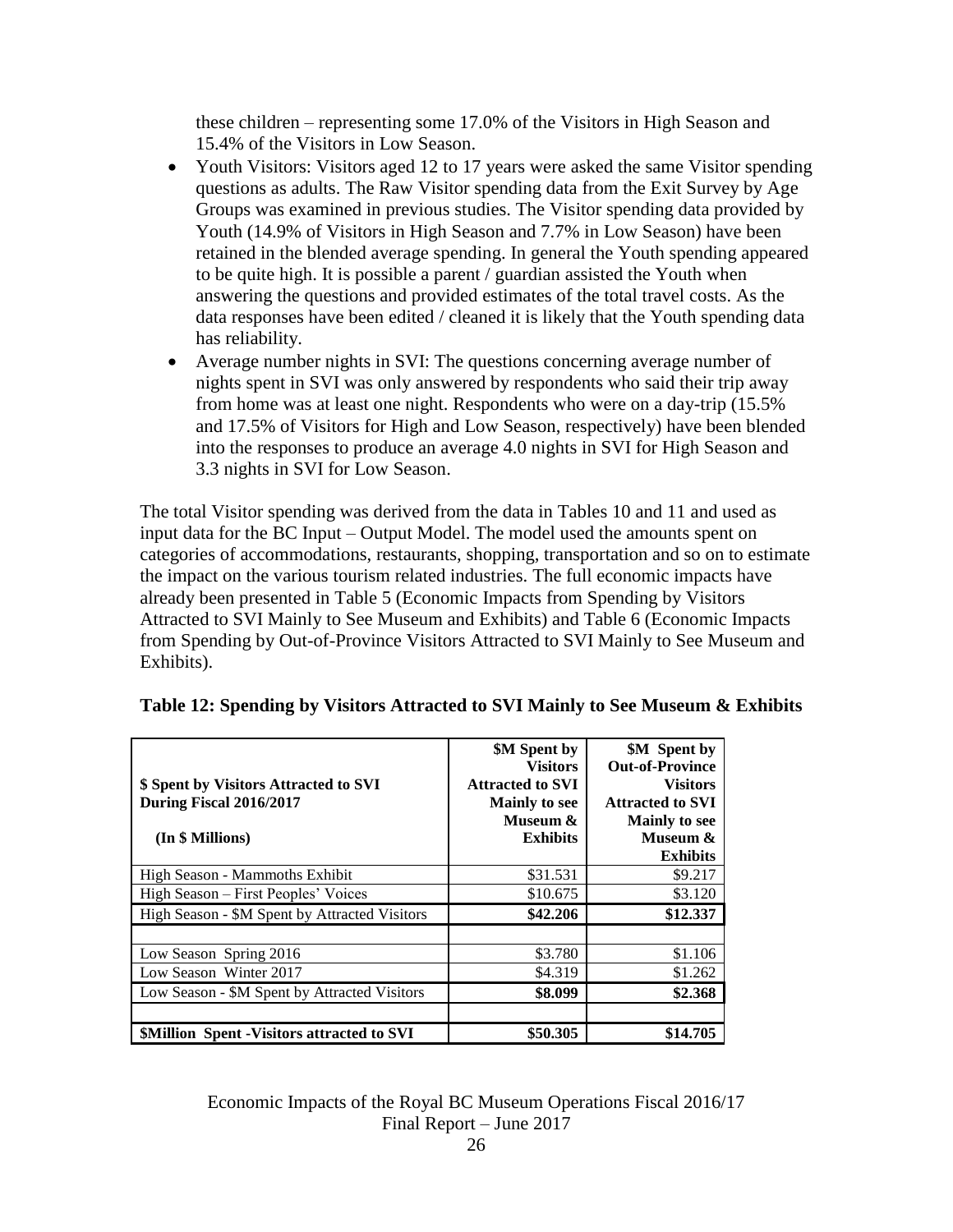# **2.5 Financial Returns to Government**

## **Commodity Taxes Embedded in Visitor Spending**

The tourist dollar spending collected by the Exit Survey includes HST / GST, gasoline tax, hotel room tax, liquor tax, tobacco tax and many other commodity taxes paid by the Visitors. Estimates of these embedded Commodity Taxes<sup>12</sup> appear in Table 13, where it shows that these commodity taxes represent about 10% of the Visitor total spending, and also represent about 53% of total taxes generated in the economic impacts.

| Tax Revenue to SVI & BC from Visitor Spending                                            |                   |                      |                 |                                |  |
|------------------------------------------------------------------------------------------|-------------------|----------------------|-----------------|--------------------------------|--|
| April 1, 2016 to March 31, 2017<br><b>All Visitors</b><br>All Out-of-<br><b>Visitors</b> |                   |                      |                 |                                |  |
|                                                                                          | from Outside      | <b>Attracted to</b>  | <b>Province</b> | All Out-of-<br><b>Province</b> |  |
| <b>Total Visitor Spending &amp;</b>                                                      | <b>SVI Region</b> | <b>SVI Mainly to</b> | <b>Visitors</b> | <b>Visitors</b>                |  |
| <b>Tax Revenue In \$ Millions</b>                                                        |                   | <b>See Museum</b>    |                 | <b>Attracted to</b>            |  |
|                                                                                          |                   | & Exhibits           |                 | <b>SVI Mainly to</b>           |  |
|                                                                                          |                   |                      |                 | <b>See Museum</b>              |  |
|                                                                                          |                   |                      |                 | & Exhibits                     |  |
|                                                                                          |                   |                      |                 |                                |  |
| # of Visitors                                                                            | 250,844           | 43,710               | 150,894         | 12,777                         |  |
| <b>Visitor Total Spending \$ M</b>                                                       | \$288.154         | \$50.306             | \$174.676       | \$14.705                       |  |
|                                                                                          |                   |                      |                 |                                |  |
|                                                                                          |                   |                      |                 |                                |  |
| <b>Total Commodity Taxes</b>                                                             | \$29.148          | \$5.089              | \$17.669        | \$1.487                        |  |
|                                                                                          |                   |                      |                 |                                |  |
| Personal Income Tax                                                                      | \$15.752          | \$2.750              | \$9.549         | \$0.804                        |  |
| Corporate Income Tax                                                                     | \$2.921           | \$0.510              | \$1.771         | \$0.149                        |  |
| <b>Commodity Taxes</b>                                                                   | \$12.801          | \$2.235              | \$7.760         | \$0.653                        |  |
| <b>Subtotal Federal</b>                                                                  | \$31.475          | \$5.495              | \$19.080        | \$1.606                        |  |
|                                                                                          |                   |                      |                 |                                |  |
| Personal Income Tax                                                                      | \$5.441           | \$0.950              | \$3.298         | \$0.278                        |  |
| Corporate Income Tax                                                                     | \$1.650           | \$0.288              | \$1.000         | \$0.084                        |  |
| <b>Commodity Taxes</b>                                                                   | \$12.294          | \$2.146              | \$7.452         | \$0.627                        |  |
| <b>Subtotal Provincial</b>                                                               | \$19.384          | \$3.384              | \$11.751        | \$0.989                        |  |
|                                                                                          |                   |                      |                 |                                |  |
| <b>Municipal Revenue</b>                                                                 | \$4.053           | \$0.708              | \$2.457         | \$0.207                        |  |
|                                                                                          |                   |                      |                 |                                |  |
| <b>Total Tax Revenue</b>                                                                 | \$54.912          | \$9.586              | \$33.287        | \$2.802                        |  |

## **Table 13: Tax Revenue from Spending by Museum Visitors**

<sup>&</sup>lt;sup>12</sup> Due to the nature of the Visitor expenditures, the amounts shown for Municipal Revenue in Table 13 are estimates of accommodation / hotel room taxes which are considered a Commodity Tax.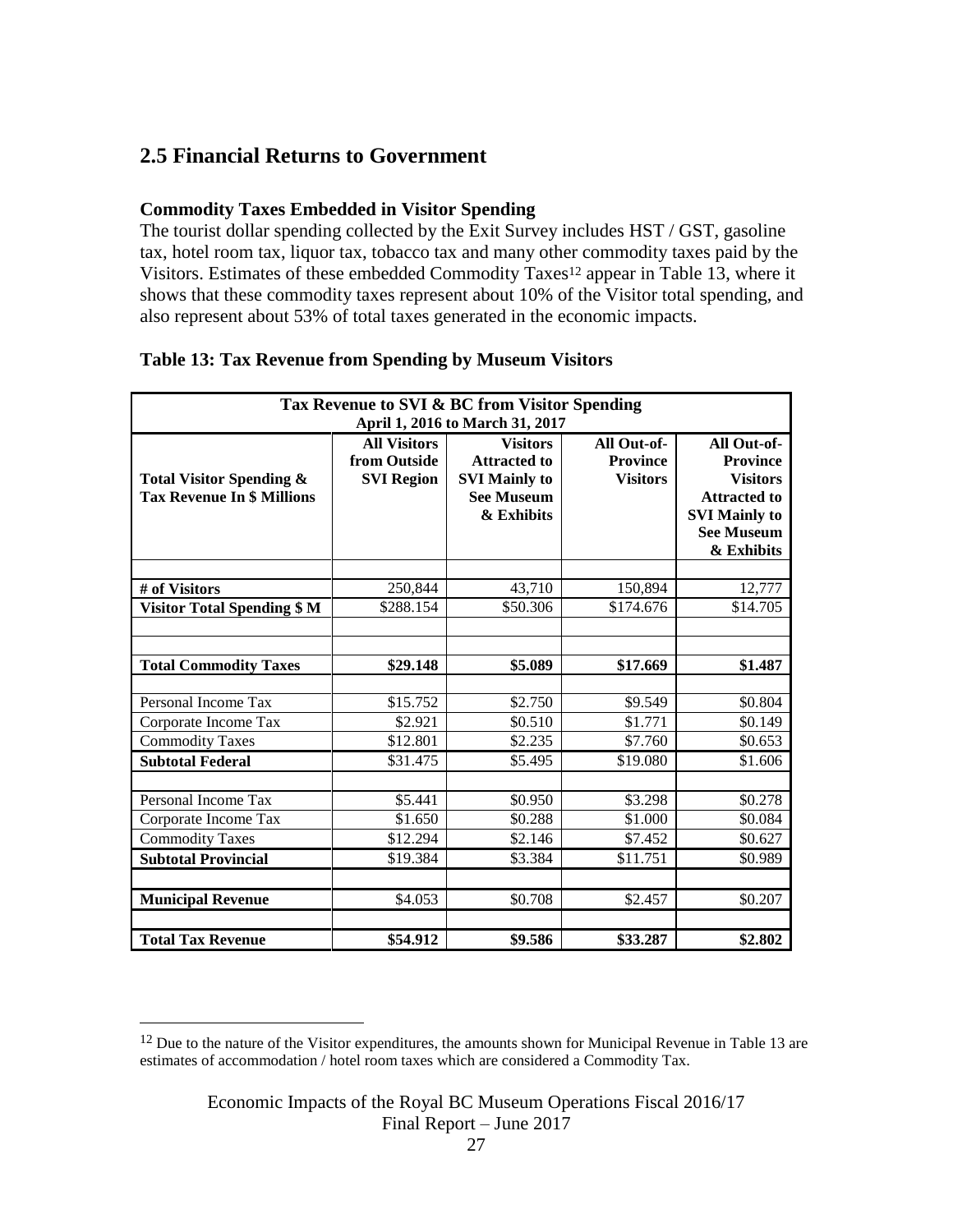# **2.6 Other Benefits Provided by the Museum as a Public Resource**

The Museum collects information about its organization and services on an on-going basis and includes annual Performance Measures on a variety of goals. Indeed, the depth, quality and volume of information about Museum activities and future plans is remarkable. The information available on its various Web sites, Virtual Museum for education and schools, Archive Site for retrievals, and general site information provides an enormous amount of information and data that could readily be used to list and possibly quantify other benefits provided by the Museum.

The various Royal BC Museum Annual Reports, Service Plans, and the audited financial statements are all available on its Web site. In these documents is a wealth of information and data including counts and performance measures. Examples measured for fiscal 2015/16 include 45,888 volunteer hours, 147,808 people attending learning programs and events, and 5.1 million web-site page views in 1.1 million sessions. Many activities at the Museum are measured with accompanying service levels or measures of satisfaction and future targets.

Many of the Museum's activities and services provide a public or educational service but do not necessarily produce a financial cash flow revenue stream. Many of these services are costly.

The Museum has been given responsibilities for the BC Provincial Archives. The Museum also maintains the nearby properties at Helmcken House, St. Ann's Schoolhouse, the Netherlands Carillon Tower, and Thunderbird Park which are regularly used as public urban visiting / gathering places in addition to their historic importance. A recent expansion initiative has secured a satellite location in Vancouver's historic Chinatown, at the Wing Sang gallery.

One of the stated mandates of the museum is to collect and preserve specimens, artifacts, archival and other materials that illustrate the human or natural history of British Columbia and to communicate knowledge of this history through research, exhibits, publications and other methods. To carry out this mandate requires a variety of programs and activities – few of which generate sufficient revenue to be self-supporting. On the other hand, each program and activity generates benefits to those receiving the services (students or researchers who use the Web site, students who benefit from the loans of Museum artefacts to their classrooms or regular school tours of the Museum, etc.).

This economic study has concentrated on the available financial information to measure the economic impacts generated by Museum operations in the local SVI region and to the province as a whole. This final section was added to show just a small fraction of the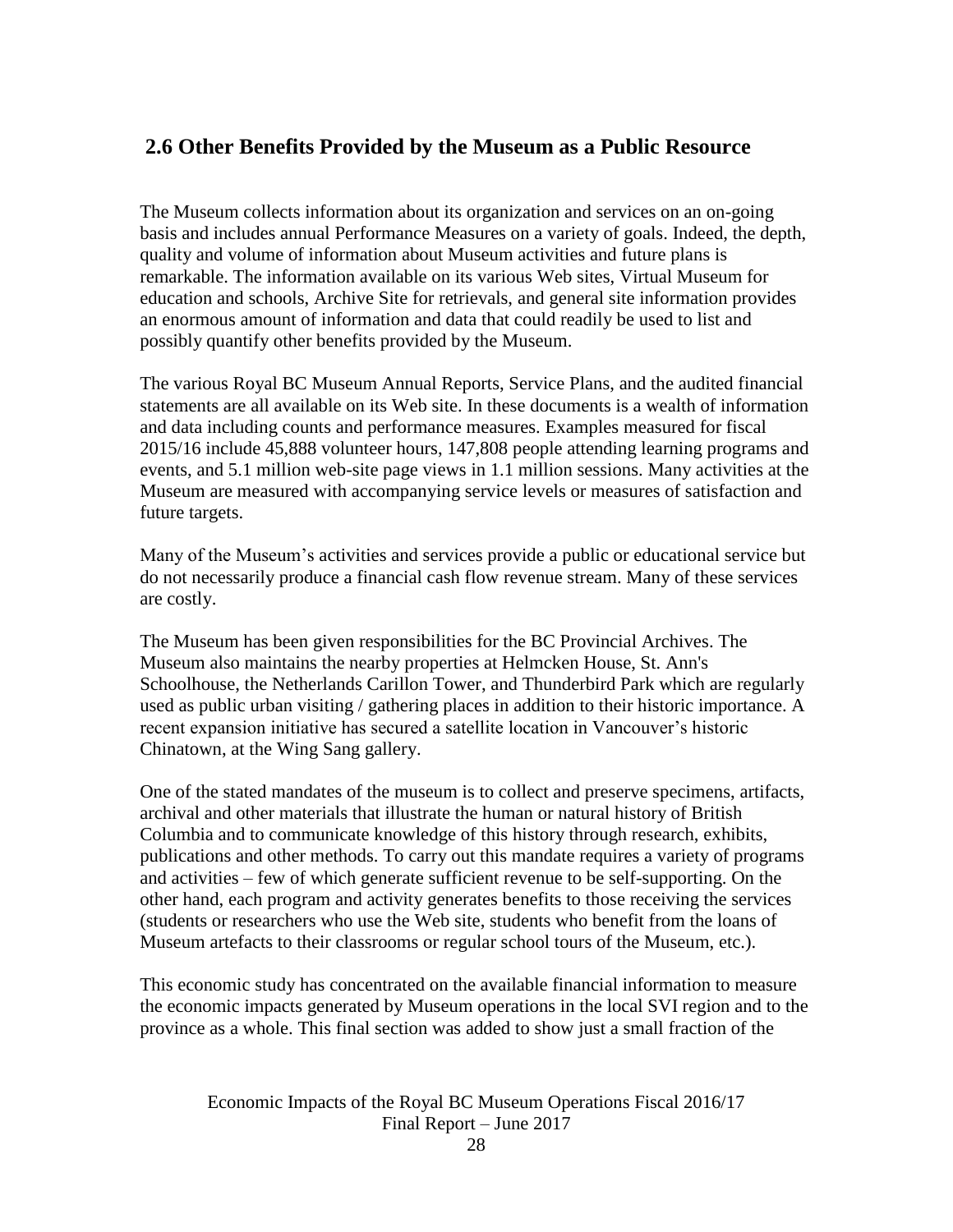other benefits provided by the Museum to the local area and to the larger community in BC and elsewhere.

# **2.7 Definitions of Economic Impacts and Measures**

# **- BC Government Input / Output Economic Model**

The provincial government, at BC Stats, maintains a computer simulation model of the BC economy (the BC Input / Output Model). For the fiscal 2014/15 Economic Impact Study data was prepared for 2 separate computer simulation runs based on the June 2015 – BC Input / Output Model. (The cost is \$1,500+ per run and the process requires an extra 4 to 8 weeks for processing.) Due to the similarity in expenditure data from fiscal 2014/15 to 2016/17 it was decided to re-use the underlying economic multipliers from the fiscal 2014/16 to generate the fiscal 2016/17 results. The Appendix to this report includes many of the input data tables for this analysis as well as the output tables and underlying multipliers.

The following notes are added to clarify the meanings of the direct, indirect and induced effects and describe the categories of economic impacts provided.

The economic impact<sup>13</sup> of a change in the demand for a commodity or group of commodities is made up of three components:

**The direct effect**, which measures the impact on BC industries supplying goods and services directly used by the project. This would include the actual expenditures and the employment required for the project. Wages and salaries paid by the Museum and contractors to construct and operate the Exhibit are considered to be direct income and generate a direct economic impact.

**The indirect effect**, which measures the impact on BC industries that are farther back the supply chain by the activity of sectors that supply goods and services used in the direct activities. This includes suppliers re-stocking or replenishing inventory used to service the initial direct activity. In particular, visitor spending creates an indirect effect because the consumption of goods and services in the form of accommodation, restaurant, transportation, retail purchasing and other consumption activities result in re-stocking activity to replenish the goods and services the Visitors have used.

**The induced effect**, which measures the overall impact of more income accruing to the household sector. This would include the effect of the spending by workers employed for the Exhibit. It is assumed that BC residents spend 80% of their gross earned income on goods and services. The safety net estimates used in this study assumes that a social safety net is in place, so that workers employed by a project had some income from EI or other safety net programs before they were hired to work on the project.

<sup>13</sup> Definitions copied and partially modified from BC Stats BC Input – Output Model Report cover notes.

Economic Impacts of the Royal BC Museum Operations Fiscal 2016/17 Final Report – June 2017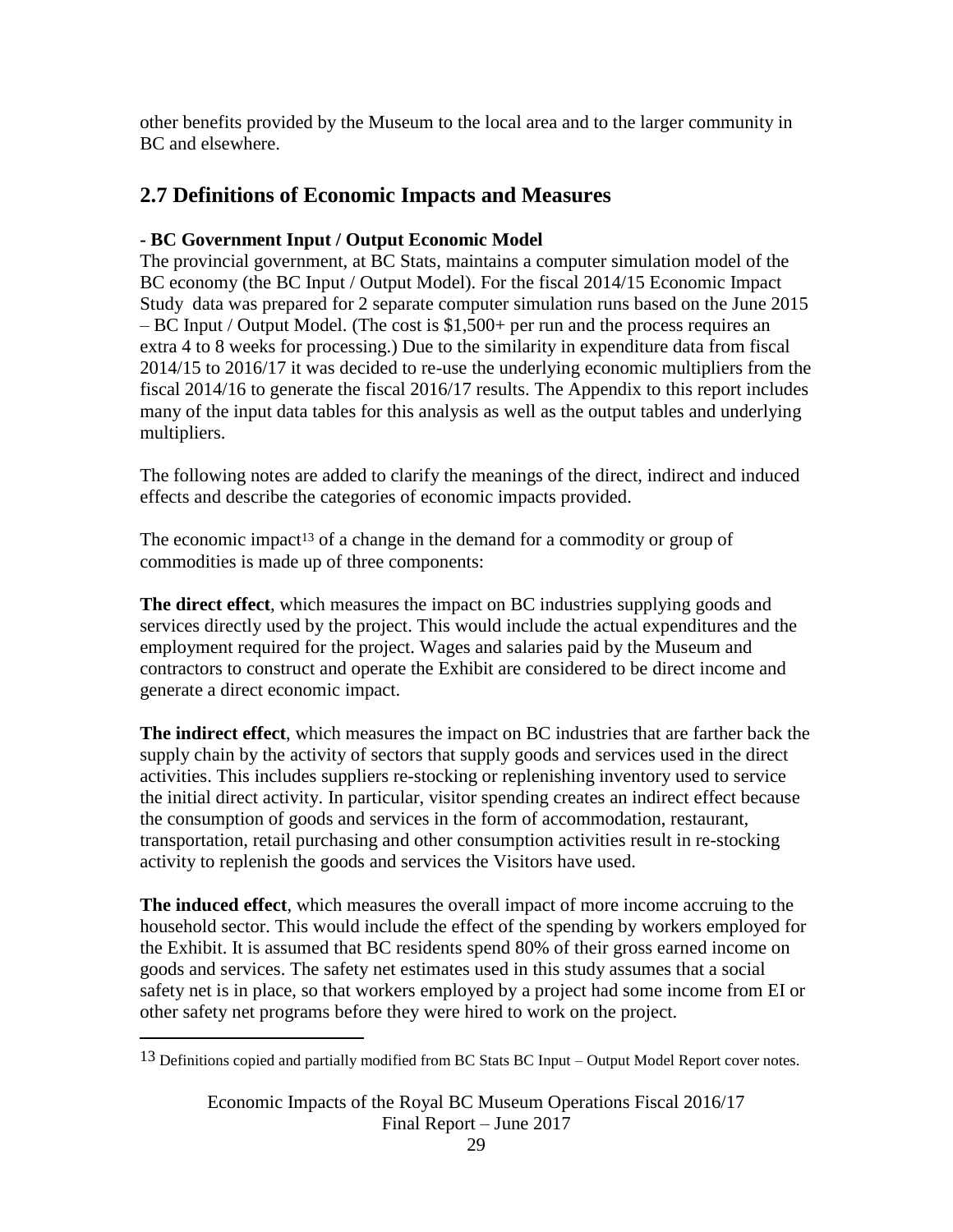Economic impact measures take a number of forms.

**Gross Domestic Product (GDP)** is a measure of the value added (the unduplicated total value of goods and services) to the BC economy by current productive activities attributable to the project and taking place within the province. GDP (value added income) is the main economic measure that is used when describing the economic impact of an initial expenditure in the economy. Only activities that occur within the province are included in GDP.

**Output** is the simple sum of all expenditures in the BC economy that result from the project under study. However, this figure exaggerates the impacts because the purchase of finished products often involves the purchase of components of those products at some earlier stage in the overall production process. A good or service is counted each time it changes hands to the next purchaser in the supply chain.

**Labour / Household income** is the sum of wages, salaries and benefits, as well as income earned by proprietors of unincorporated businesses from current productive activities as well as profits and other income earned by corporations resulting from the project under study. Household income is already included in GDP but is identified separately because it relates to jobs. Household Income divided by the average annual wage (in the sector that generated the income) is used to estimate the number of jobs resulting from the economic activity.

**Employment** estimates are provided for both the number of jobs in each of the affected industries as well as an estimate of the resulting full-time equivalent jobs (FTE's). Employment estimates are derived from information on average annual wages and the estimated Labour / Household Income that will result in each industry. Employment estimates reflect the wages paid and hours spent on the job by a typical worker in an industry, not full-time equivalent jobs (FTE's). For an industry where most employees work full time, the numbers will be very similar to FTE counts. However, in an industry where part-time work is more common, the job counts will be quite different from FTEs.

**Federal and Provincial Tax Revenue** estimates generated by the model include income taxes as well as commodity taxes (taxes on products and services). Provincial and federal tax revenues include federal and provincial personal and corporation income taxes. Also included are HST, GST and other commodity taxes such as gas taxes, liquor, tobacco and lottery taxes and profits, air transportation taxes, duties and excise taxes. Municipal tax revenues are primarily related to accommodation taxes but also include property taxes in the case of annual Museum operating costs.